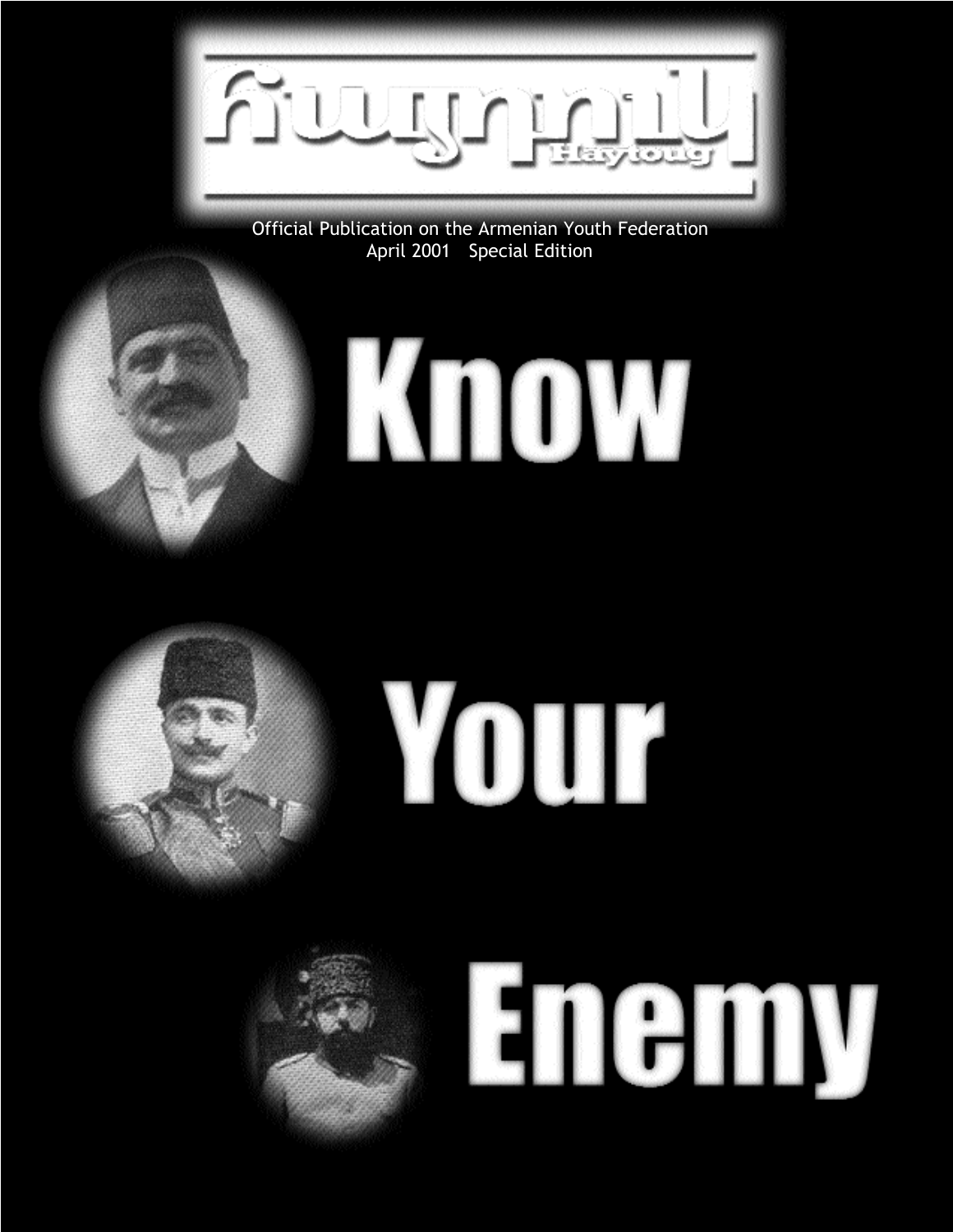#### **Table of Contents**

#### հայրուկ

aurustr **NU3RUP**  **Editorial Staff** The Official Publication of the ARMENIAN YOUTH FEDERATION ARF Youth Organization of Western America

Chris Guldjian Taline Gulesserian Tanya Gulesserian Maria Hovsepian Houry Kizirian Talin Pushian Silva Tovmassian

For all Armenian Youth residing in Western America who strive for the national, social and economic liberation of the Armenian people.Haytoug is distributed free of charge within the community. Financial contribution may be made to the address below.

The opinions expressed in the Haytoug publication is not soley and necessarily opinions the Armenian Youth Federation. Haytoug encourages all Armenian youth to express their thoughts and opinions in this publication.

*Submissions for publication in Haytoug may be sent to the address below.*

104 North Belmont Street, Suite 306 Glendale, California 91206  $\ll$  Haytoug@mail.com  $\ll$  818.507.1933

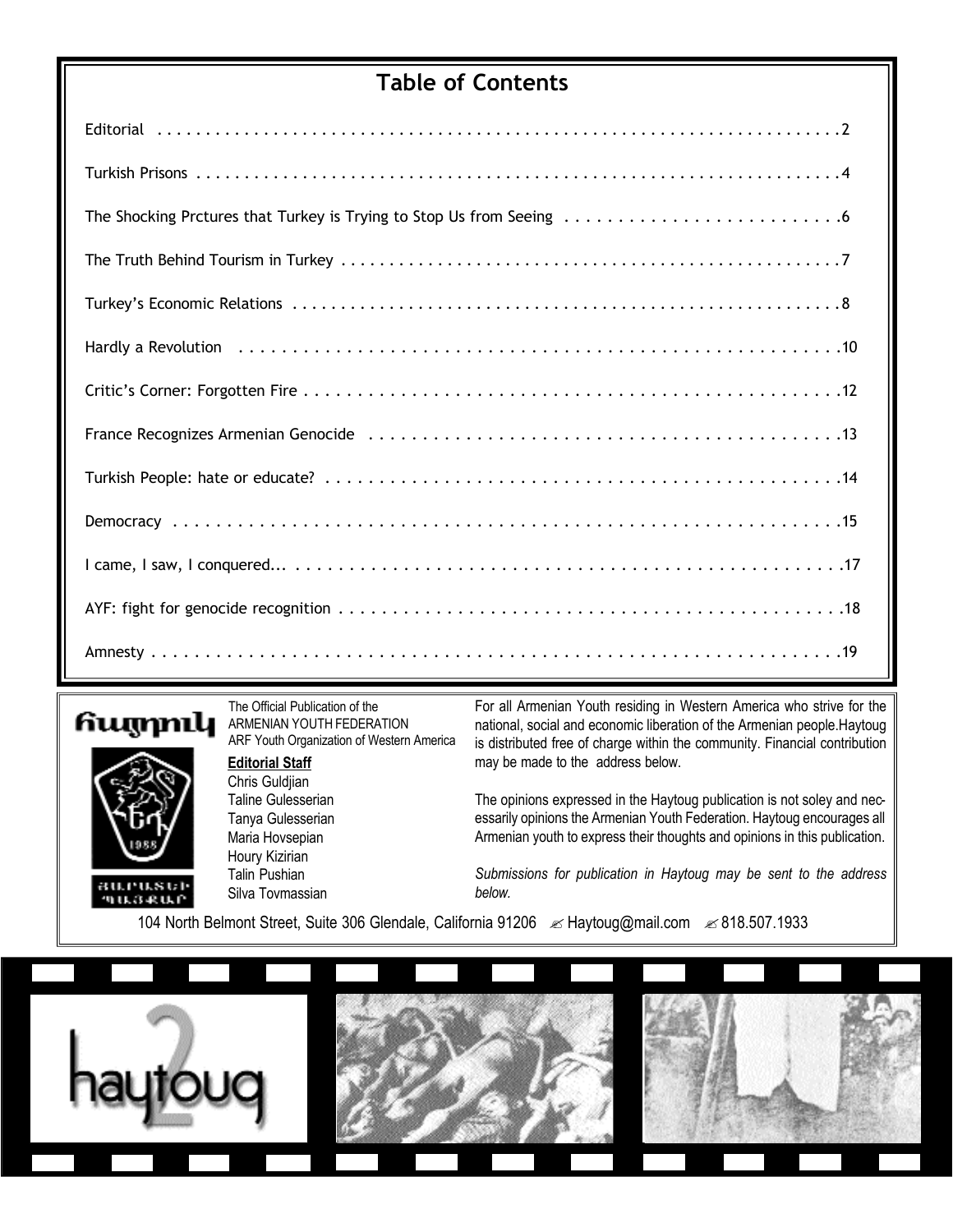# **EDITORIAL:** the death of

What is life without a purpose? Existence and social attachment is why we continue to strive for anything. Existence-what an idea. Survival, continuation, being, and reality.

The fundamental rationale for anything we do is to continue life in the best condition possible. To continue life though is not always easy for some people-simply because there is a metaphysical association with a group of people or belief. Stop! I am trying to say something very plain: it is not fair to have someone force your extinction.

People have a right to live and the harshest of all punishments is to take that right away. The debatable issues that are controversial suddenly do not matter if you have no life-death is it-especially when it happens to a nation.

What if your life was threatened? Would you be freighted or scared? Probably. Death because you belong to a certain group-and there is no way out of this disgraceful form of casualty. How does it feel to face true death-everyone you know is dieing and you are next. Death is not only scary, it is unknown and unpredictable.

The murder of an entire nation is a difficult concept to imagine. The death of a nation is evident when young virgins commit suicide to avoid being raped. Death is practical when homes are razed and mothers are slaughtered. The end is clear when marches are endless. The death of a nation is at a brink when young men are beaten and killed in front of their children. Death: the loss of a single life.

Geno-cide: the systematic killing of a generation of people (human beings). The organized death and maximum punishment possible is a very sad notion-too sad to anger some people. Herds of people rounded like sheep and burned like mad cows with diseases. The greatest method of death-genocide.

Murderers are free. Dead people are restricted. Life is not fair-if you have one. Death seems like the end for a person and a genocide would be the end for a nation. A really big system of death is genocide-the death of an entire nation. It hurts so much to feel abandoned however death might be worse-it just seems unfair. I am living here and you take that-it is not fair-stop it.

It seems right to live in peace with all types in harmony, but they could not allow life to go on. For some reason they punished us with death. They punished our entire nation with it. Is it fair? Why would you kill my family and my identification? What if that happened to you-how would it feel? Probably sad, probably anger-it is not fair, right?

Death: the loss of a single life. Genocide: the death of a physical being and more importantly an identity lost forever. I'd rather be killed by you, than drowned by an unknown identity-which you caused anyway.

Oh yeah, thanks for killing us and destroying our existence-you helped our nation, you really did. You'll see. I am trying to say something very plain: it is not fair to have someone force your extinction.

" **I am trying to say something very plain: it is not fair to have someone force your extinction.**

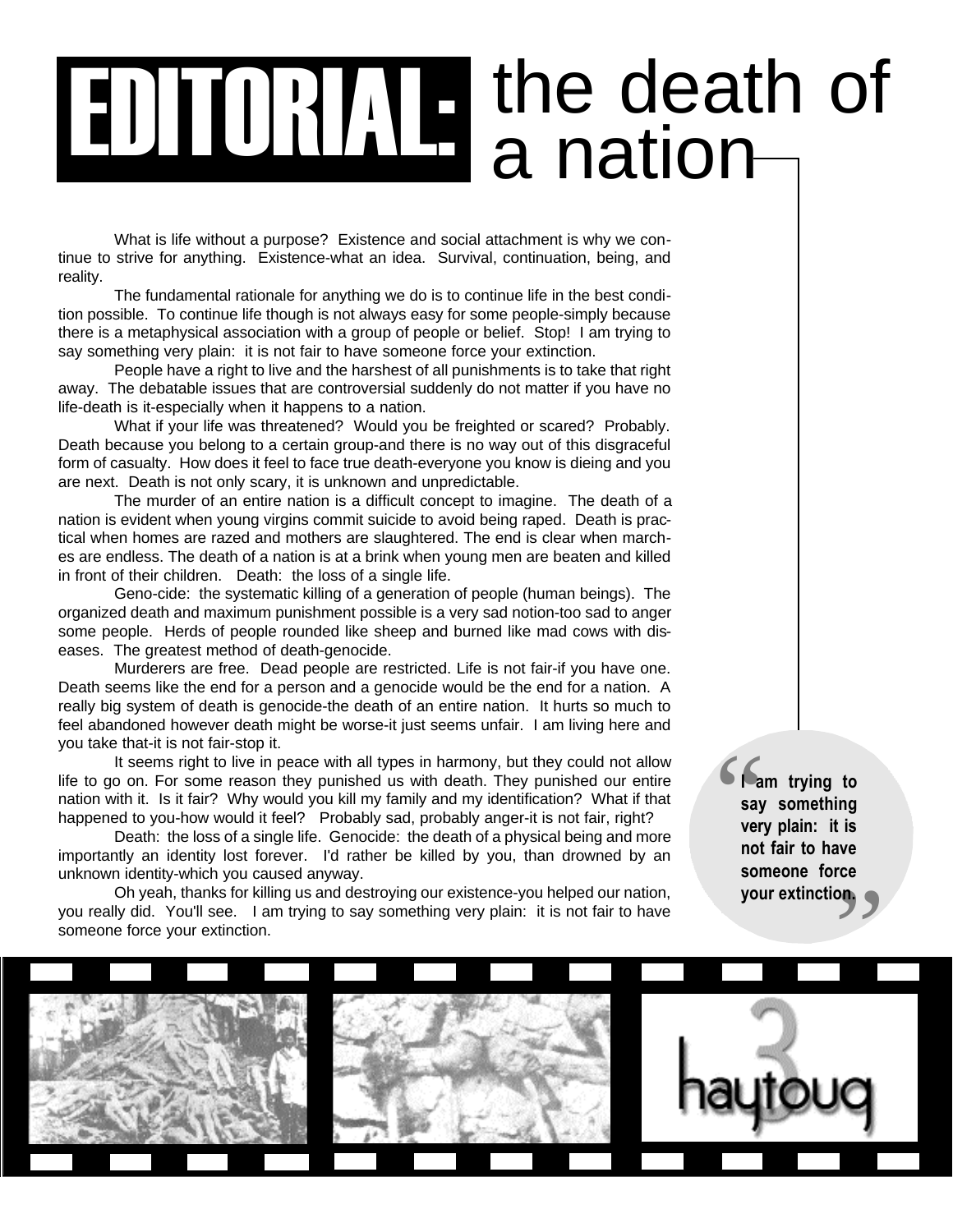Maria Hovsepian

For years and through many texts, from history to literature, they have been called heedens. Their acts of headenism, of cruel crimes and gross human rights violations, are not new to the many Armenians who fell victim to these demonic creatures. But back then no one seemed to really care. Even today, nearly eighty-six years later, there are still many people who refuse to accept the brutal and heinous acts of Genocide, committed by this new, "European" and "democratic" Turkey. They simply ignored all the crimes, asking why should the rest of the world recognize this Genocide. Today, Turkey has thus far escaped from the consequences of their crime against humanity. Why? Why punish Turkey for a crime they committed over eighty-six years ago? Simply because even today these heedens continue committing these acts of gross and widespread human violations. Why? Because for eighty-six years no one has stopped them. Why? Because today no one stops them.

In 1978, the Oliver Stone movie "Midnight Express" brought to the silver screen of Hollywood and to the lives of millions of people around the world, the truths about Turkey, that many Armenians have known for several decades. The world watched with awe, as Billy Hayes' true-life sorbid imprisonment and daring escape was brutally and vividly brought to life through the scenes and lines of this controversial movie. After the release of this movie, the world's human rights activists protested, researched, studied, and eventually declared Turkey as the world's leading human rights violator. In a 1997 interview, with USA Today, Hayes said, "The movie was a big deal. The Turkish government was angry at the characterization of Turks. There was not a good Turk in it. It hurt their tourist industry. I hurt them." The truth of these depictions and characterizations of Turks and Turkish prisons has been argued and debated. Hayes himself (I am sure for personal reasons) said that the movie was unfair to most of the Turks within the prison and that it was an unfair depiction of the Turkish guards and prisons.

The following are three real life stories of people who were imprisoned and tortured in Turkey. After reading these true life accounts, you the reader, can judge for yourself if in fact Turkey and the Turkish people can be considered humane and civil people. Are they not the headens and brutes that you have known them to be for many years?

**Father Manuel Yergatian, a 33-year old priest was arrested in Turkey in 1980.**

"They opened my luggage and asked me to leave the room. When I was brought back, they pointed to certain maps, books and documents, and asked about them. I explained that those maps and documents had not been in my luggage. They insisted they were found in my suitcase. That's when I realized something was going on. … The state prosecutor charged me with turning the Jerusalem Seminary students into terrorists. I was also accused of naming my dogs (in Jerusalem) Ataturk…. My whole arrest was a set-up because they wanted to find a victim…. My prison life was more horrible than the beatings during the initial interrogation period…. They didn't allow you to go to the toilet, they delayed brining your daily food, they wouldn't take you to a doctor; they wouldn't even give you medicine if you're sick…The beatings were so frequent that one day, to my amazement, all my cellmates-all 80 of them- formed a human shield around me to protect me. They told the guards 'you have to crush us to get to this man,' that enough is enough. I'll never forget that incident. It was a miracle of God that on that day I was not beaten… When I was freed from prison, there was no teeth left in my mouth - because of the beatings. My heartbeat had increased and several arteries were contracted. In fact, years later when I had heart surgery in Holland, the doctors told me that I had already had two heart attacks caused by the tortures. They said it's possible not to realize that one is having a heart attack. The left side of my heart was dead and, miraculously, I lived in prison for six years with only half of my heart functioning."

*AIM: Armenian International Magazine 02-28-2000 V.11; N.2 p.50* 

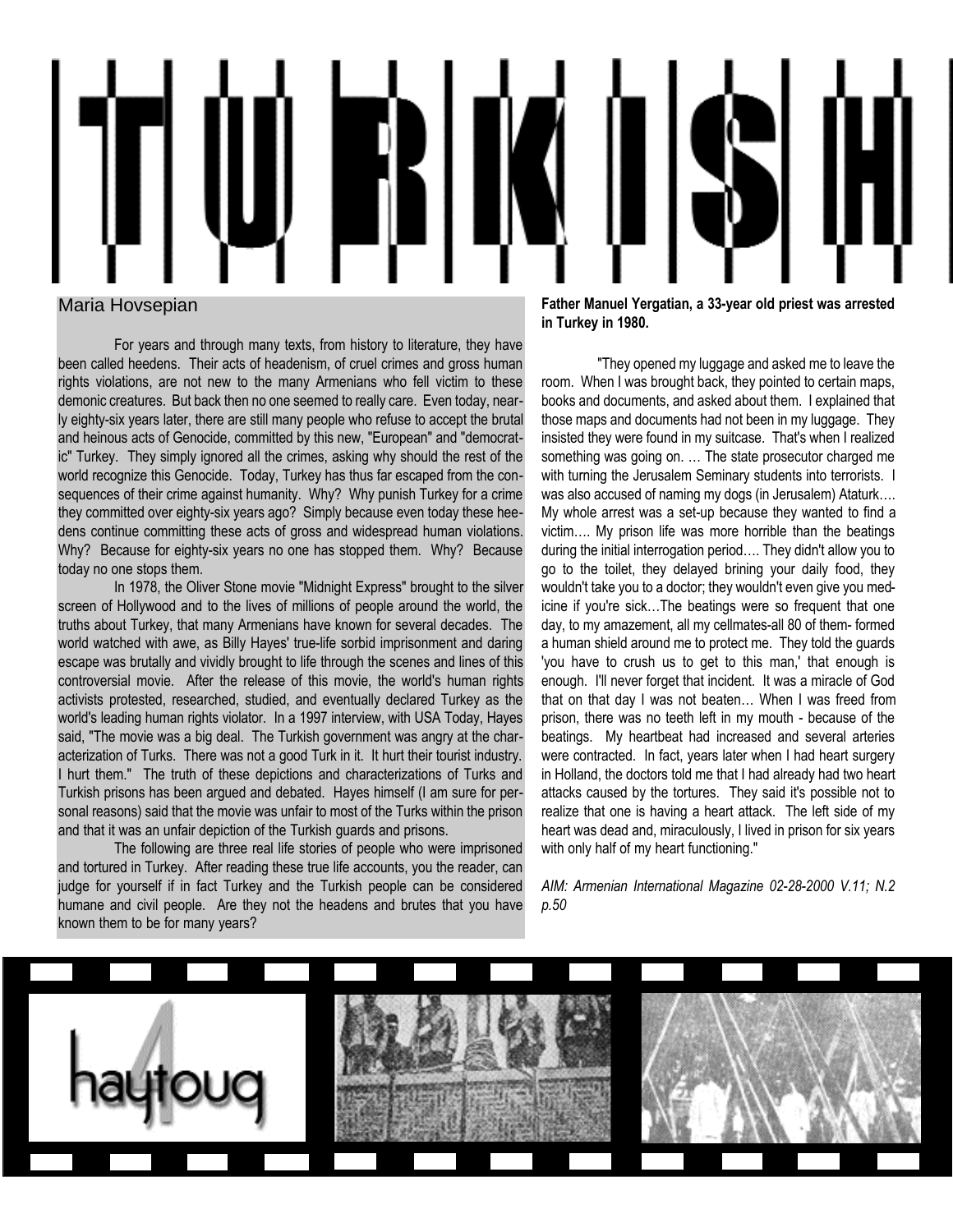**Madhi Zana, a Kurdish activist, who has spent more than 15 years in Turkish prisons. The following is about his arrest from 1980- 1991and is adapted from his book "Prison No. 5: Eleven Years in Turkish Jails."** 

"On September 12, 1980, on the pretext of restoring law and order, the army provoked another coup, with the usual brutality. Parliament was dissolved, and partie's, unions, and associations were banned. Municipal councils were dissolved, and mayors were replaced by officers. Following a plan drawn up well in advance, the army and police began arresting people: ministers, legislators, party and union leaders, mayors, professors, activists, and legal and illegal organizations, journalists-in short, everyone they found undesirable or contrary to their ideal Kemalist republic."

"That is when I was arrested and the torture began. Three other Kurds and I were taken straight to the Military Academy, which had 40 tiny cells in the basement…. After two hours, the guards came to get me. They blindfolded me and shoved me ahead of them. I heard soldiers whispering, "That's Medhi Zana coming." Right away about a dozen of them beat me up…. After that, they left me alone for two days, then started up again, with variations so that I would never know what awaited me. They started with falaka, a very old torture that involves beating the soles of the feet with a rod. Another trick was feigned hanging. They would life me up and slip the noose around my neck, so I thought they were executing me. But they would stop the execution and begin interrogating me again. Sometimes they would put us in coffins with just a crack to breathe through for two or three days, depending on how resistant each of us was. And then there was the "goose dance": naked under a shower of cold water, we had to hop ahead with our feet bound, hunched down under a rain of blows, until we fainted. Our feet were split open, and our testicles were numb. But they were not trying to kill us. No they stepped up the torture degrees to see how much we could take."

"After a month of this routine, I was separated from my companions and put into an isolation cell for 10 days. Then I was taken before the state's attorney and imprisonment again. When he reviewed my file, the judge could find no reason for my detention…. I was transferred to prison No. 5,… the jailers carried out a carefully thought-out program of psychological torture. They would bring five pieces of bread one, then four, then three, and then none at all-to make the prisoners in the cell fight one another…. I had been in prison for 18 months, when, one day, I was taken to court. I asked to go to the toilet. I wanted to see myself in the mirror. I was surprised at the change. It was me, but it wasn't me anymore. I looked at my face. I was thin, and the four teeth they had broken made me look strange. My skin was pockmarked with vermin. Then there were things that were not visible but that I could feel: my breathing, my back, and perhaps worst of all, the loss of memory…. I was is prison for 10 years and eight months, beginning in 1980…. I had to hold on, to set an example, whatever torture I sufferer and despite all I sufferer because of the torture inflicts on those who were younger. But they did not break me."

#### *World Press Review Jul 1995, Vol. 4; Issue 7, p.13*

**Fatma D. Polattas and N.C.S., a sixteen-year-old girl, were arrested in March 1999. The two girls were sentenced to long prison terms because they were charged with membership of the Kurdistan Worker's Party.** 

"In detention the two-girls were blindfolded, prevented from sleeping, going to the toilet, denied water and food, and forced to listed to loud music and drink spoiled milk. The police made them strip and stay naked, and told them to stand in exhausting positions for long periods of time. N.C.S. was exposed to verbal and sexual harassment, and continually beaten on her genitals, buttocks, breast, head, back and legs. Forced to sit on a wet floor for a long time and roll naked in water, suspended from the arms and exposed t pressurized cold water.

*Continued on page 5.*

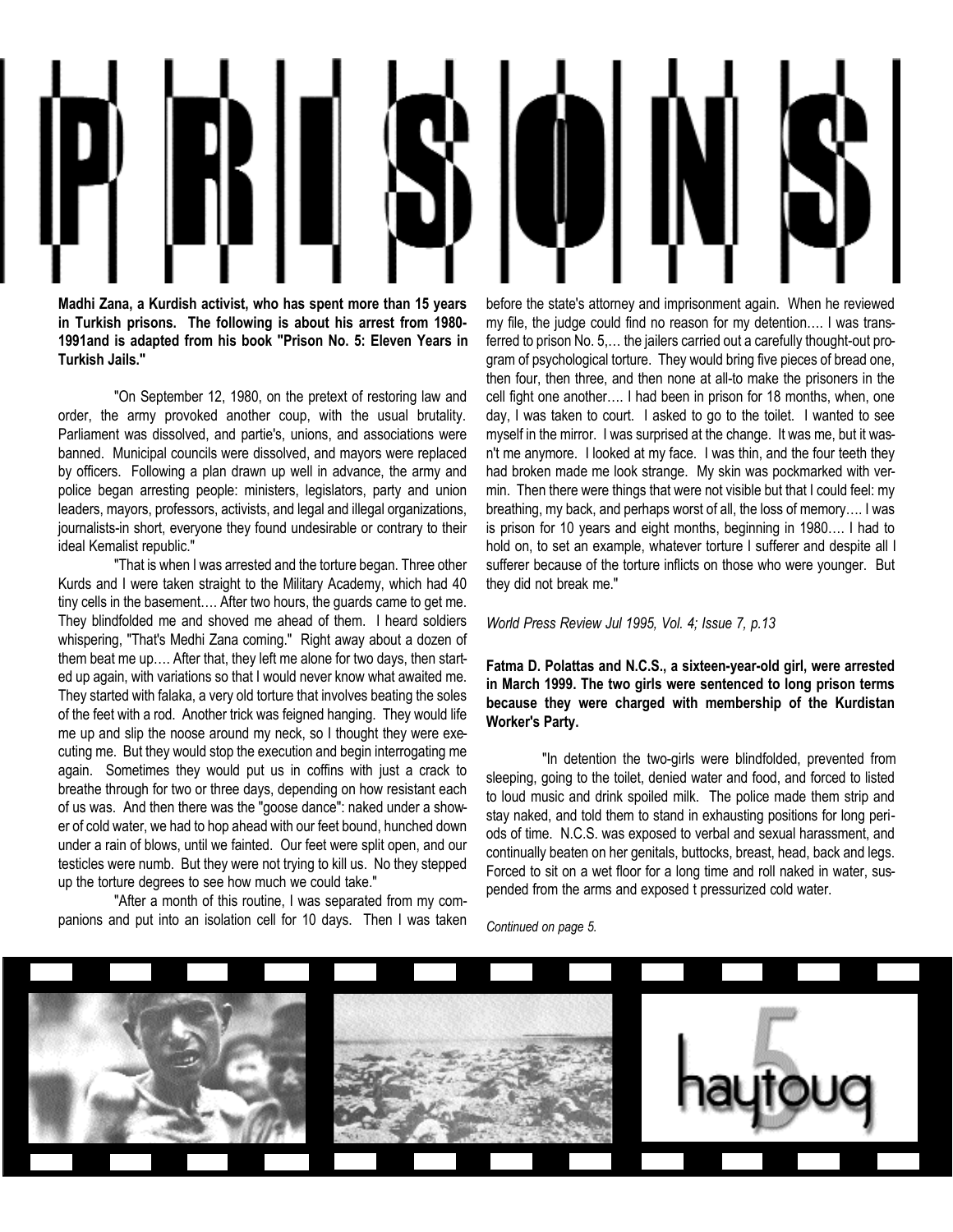### The *Shocking* Pictures that Turkey is trying to stop us from seeing

#### Robert Fisk

Not content with denying the truth of the Armenian Holocaust of 1915, Turkish officials are now trying to undermine the veracity of the photographic evidence of the genocide that killed a million and a half Armenians during the First World War. Following a letter of complaint from the Turkish embassy in London this week, the Hulton Getty picture library has withdrawn three famous photographs of slaughtered Armenians from its website, preventing their use by the media.

One of the pictures - a now-famous image of an Armenian girl and two small children lying dead amid garbage at the height of the genocide - was taken by the German photogra-

pher Armin Wegner and has been regularly distributed by Hulton to newspapers for many years. But a letter from a Turkish embassy official in London - who signed his name only as "Korkmazhaktanir" objected to the picture's caption, which stated that the dead were victims of the Turkish massacres. The dead, according to the Turkish official, had obviously only "starved" to death.

This extraordinary argument which would presuppose that Jews starved to death by the Nazis in the Second World War could not be counted victims of the

Jewish Holocaust - did not impress Hulton's general manager, Mathew Butson. "This picture was used recently by both The Independent and The Times and the key word the Turks objected to in our caption was 'massacred'," he says. "We always routinely examine such complaints and temporarily withdrew these images from our files. But we believe the information in our caption is correct.

"The argument that these Armenians weren't 'massacred' just because they were starved is not acceptable. The Turkish letter went on about how starving can't be part of a massacre, blah, blah, blah. I think that because of their application to join the EU, the Turks want to 'clean' their history - but this isn't the way to do it."

The Turkish government has been mounting an increasingly expensive lobbying campaign to deny the fact of the Armenian Holocaust, funding academic chairs at American universities - in which professors invariably questioned the details of the genocide - and threatening economic boycotts against European countries that acknowledge the Armenian massacres. When President Jacques Chirac last month publicly accepted the genocide as fact, Turkey cancelled arms and construction contracts with France worth millions of pounds.

Claiming that the Armenians died in "civil unrest" and that the Armenian population supported Turkey's First World War enemies, the present Turkish government has consistently denied eyewitness evidence at the time - including that of US diplomats and missionaries - that the genocide was organised and carried out

> on the specific orders of Ottoman Turkey's rulers. Planning his extermination of European Jewry in the 20th century's second Holocaust, Hitler asked his generals: "Who now remembers the Armenians?"

> Turkey's embassies abroad have seized every opportunity to prove Hitler's question valid. The mass execution by firing squads of tens of thousands of Armenian men and the starvation, rape and killing of equal numbers of women and children during the mass deportations to the deserts in 1915 have no place in Turkish history books. And, so far as the Turks are concerned, no

place in anyone else's history books.

During its research, however, Hulton concluded that it did not hold the copyright to the three photographs taken - at great personal risk - by Wegner in 1915 and 1916. Mr Butson now says that they belong to an Armenian historical archive in Germany, a fact confirmed by Tessa Hofmann of the Centre for Documantation and Information on Armenia in Berlin - who says that all three photographs were taken by Wegner and show victims of the Armenian genocide. "The rights to these photos are owned by the Schiller Literary National Archive in Marbach, here in Germany," she says.

"They hold items from the Wegner estate and gave us the rights to copies of photographs that relate to the Armenian genocide, courtesy of Wegner's second wife, who is still alive and now lives in Israel."

*Continued on Page 11.*



*"The argument that these Armenians weren't 'massacred' just because they were starved is not acceptable. The Turkish letter went on about how starving can't be part of a massacre, blah, blah, blah. I think that because of their application to join the EU, the Turks want to 'clean' their history - but this isn't the way to do it."*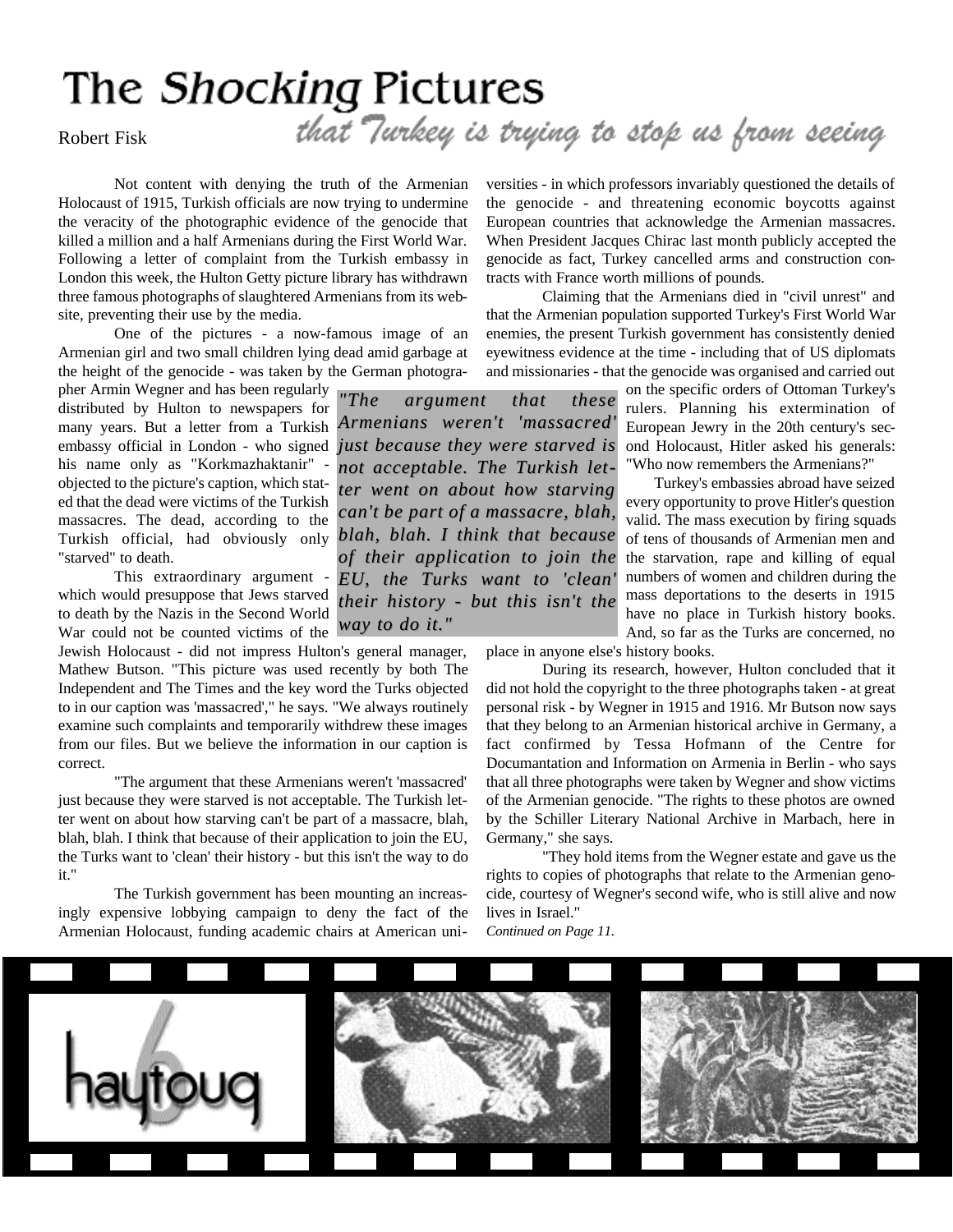#### Taline Gulesserian

Every year, millions of tourists flock to Turkey, believing that it offers golden sands, amazingly low prices, a unique nature, and a rich cultural history. Turkish advertisements claim the country houses the precious remains of golden civilizations, and that it stands, with all its glamour, as a harmonious link between East and West, past and present, antique and modern. Until today, Istanbul boasts about being "the only city in the world that lies on two continents," making it a gateway to Europe.

However, though it may seem Turkey is a perfect country for a vacation any time of the year, the truth about how the country and its people really treats its tourists remains deeply imbedded. Nonetheless, with a little research, one can quickly find numerous horror stories as told by tourists who visited Turkey with high hopes, only to leave with feelings of humiliation, anger, and sadness, vowing to never return.

In January 1997, an English family decided to vacation in Turkey during the summer. Since it was so hot and the local water supply was unfit to drink, they purchased bottled drinking water outside of the hotel. The hotel treated this as smuggled contraband, and to the family's humiliation and distress, they themselves and their room were searched for bottled water. Upon arrival in England, the Turkish tour company they used compensated them, yet the hotel was still featured in the tour operator's brochure as one of the finest in the area.

In May 1997, a British television (consumer affairs) program highlighted the dangers of participating in any kind of water sport while vacationing in Turkey. They revealed that not only were tourists getting seriously injured, but instructors, also. This was due to the fact that the Turkish instructors were poorly trained and had no qualifications. Unfortunately, a German family learned this fact the hard way while vacationing on the Lycian coast of Turkey. Their young daughter instantly died after being hit by an out of control water bike, a situation which could have easily been avoided had the Turkish company taught its instructors proper directions.

In addition to violation of privacy and neglect, low hygiene and low food safety standards are found in many Turkish hotels. In one situation in Turgutreis, Turkey, hundreds of hotel guests fell horribly ill. The predicament got so out of hand that the hotel was forced to fly out a chef and a number of hygiene experts. Tests showed the problem to be an airborne virus. Once again, precautions that, in this case, come as a result of proper food treatment could have prevented the entire episode. To make matters worse, only later did the tourists find out that the hotel was well aware of its problems. A similar situation occurred nearby, in a coastal town. The tourists suffered severe food poisoning through contracting a strain of E. Coli, the same strain that previously killed 22 people.

Another problem tourists need to acknowledge is the extreme danger of Turkish roads where serious accidents are frequent occurrences. Turkish drivers show little concern for both their own passengers and other drivers. In October 1998, a tourist coach on the way to the airport was involved in a head on collision with a taxi driven by a Turk. The coach careened off the road and down an embankment. All the occupants of the taxi were killed and the few survivors were rushed to a Turkish hospital. However, the abysmal level of medical care in Turkey obliged the British tour company to send out its own medical team to properly take care of the survivors.

Even Turkish tour companies are something tourists should be weary of. "Suntours" was a Turkish owned tour company. On Sunday, October 5, 1997, it went bust leaving many thousands of vacationers stranded. What was particularly odd to all the tourists was that it went bust after a supposedly "very lucrative" season.

In addition to tourists sport enthusiasts also need to think twice about visiting Turkey. On Wednesday, April 5, 2000, Leeds United soccer supporters were out on the streets in Istanbul where they were attacked by a large group of Turkish "thugs." Several of the fans were seriously injured and two even died from knife attacks.

Turkey is heavily promoted by tour operators as an idyllic vacation destination. The country presents itself to the world as a "gateway to Europe." It prides itself on its beautiful landscaping and culturally rich history. It even goes as far as to heavily advertise itself as the cut-price alternative to Greece or Cyprus. As many tourists are now discovering, at their own cost, the hype does not match the reality. Cheaper, in this case, means possibly hazardous to your health. The reality behind the glossy brochures is that Turkey is really a third world nation with an appalling human rights record. Tourist and others flocking to Turkey should realize this as soon as possible in order to avoid future problematic situations.

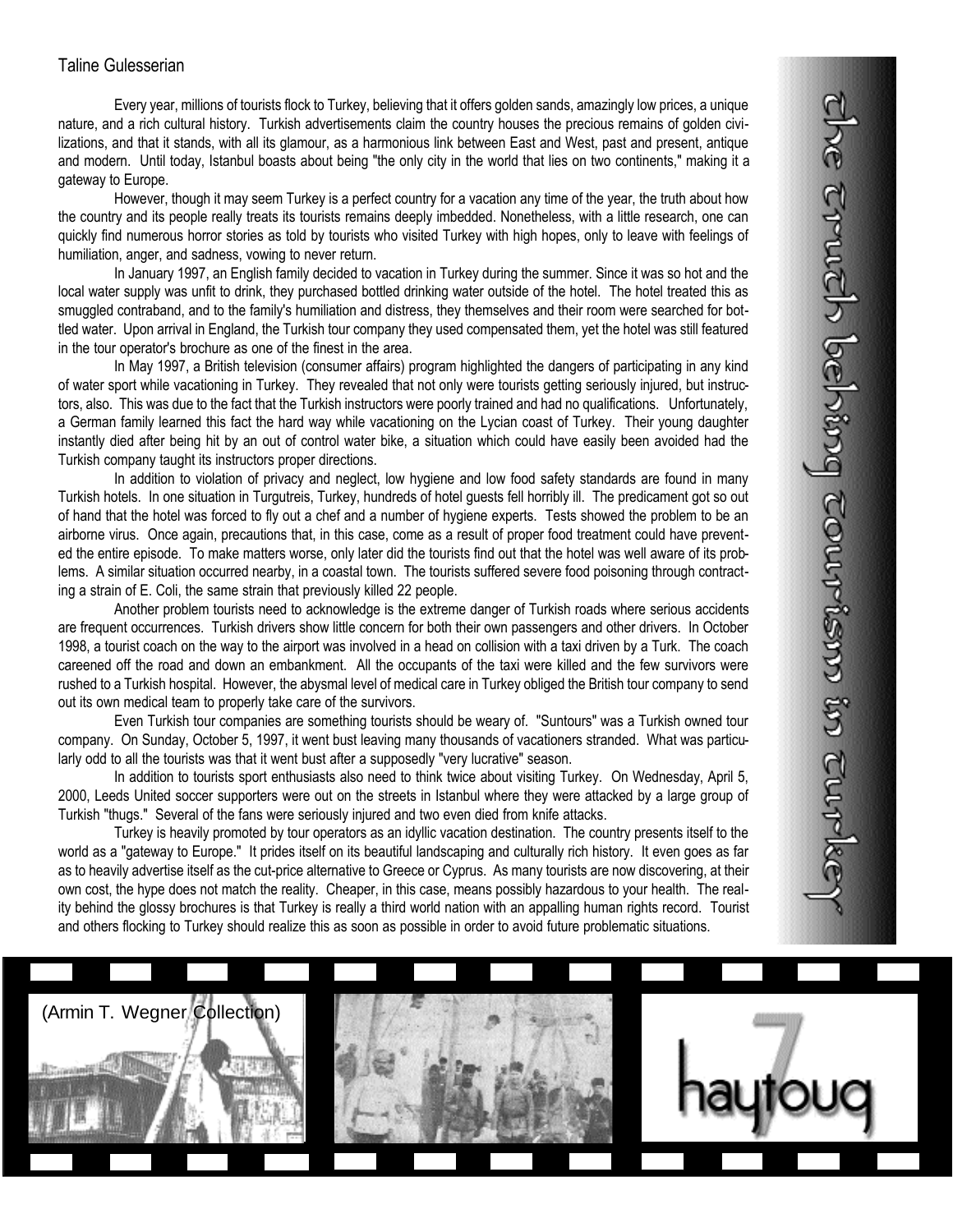#### **Joint Venture Activity and Investments in Education**

Intensive unification efforts are evident in the education sectors of Turkey and the Turkish republics:

· Since 1992, Turkey has furnished financial aid to enable 10,000 students from Turkish republics to study in universities in Turkey. About 2000 Turkish students have attended the universities of the Turkish republics (between 1992-979. · An exchange program of some 1,000 faculty members from Turkey and the Turkish republics has been in operation 81991\*979.

· With the contribution of Turkey joint universities have been established in Turkish republics. Private organizations from Turkey have established 140 secondary educational institutions in the Turkish republics and these institutions are also functioning. These activities are being expanded in a successful manner.

The fruits of such intensive cooperation in the sphere of eductions may be gathered in the form of political, economic, social and political closeness with Turkey and the creation of an infrastructure in the Turkish republics.

#### **Cooperation and Activities in the Sphere of Communications and the Press**

In this field, the past 4 to 5 years have yielded meaningful cooperation and close ties between Turkish state and private organisations and institutions of the Turkish republics.

Both the private and public sector of Turkey have provided full support to telecommunication system of the Turkish republics in the region, so that in some countries the entire infrastructure has been completed. This has meant that the majority of communication links to the out side world is through Turkey.

Integration has been accomplished in the television systems, and certain Turkish television channels can be viewed on local stations in the Turkish republics.

Some Turkish daily newspapers have begun publishing in the Turkish republics.

Cooperation and unification efforts communication and press have brought Turkey and the new Turkish republics closer together in the areas of politics, the economy, culture and language.

According to available statistics, though the share held by Turkish republics in Turkey's overall foreign trade volume is small, importance is yet given due to the fact that it represents a development from "scratch". It would be an error to evaluate the situation on the basis of trade statistics. The "grass roots" economic, social, cultural developments between Turkey and these countries assume great importance in terms of demonstrating the depth of these relations. Because the motivation behind these relations appears to have arisen to a high level spontaneously and as a microdynamics, the relations between Turkey and the new Turkish republics indicate both that 1) they are long term and that 2) a very sound socioeconomic and cultural infrastructure is in existence. They further demonstrate that relations between them can be developed independent of government policies.

Nonetheless, we should also note that all Turkish governments since 1990 have attached special emphasis to the cultivation of these relations.

#### **Construction and Tourism Investments and Activities**

Turkish construction companies and tourism (hotel management) firms have entered on building activities in various Turkish republics. Besides contracting jobs, Turkish hotel management firms have either been operating existing facilities or are building new hotels. These activities have acted as a positive influence in the case of foreign (incoming) tourism in Turkish republics and are in the process of eliminating infrastructural deficiencies.

#### **Financing and Subsidies**

Turkey furnished credits to the Turkish republics in the amount of 1.1 billion dollars in the 1991-96 period. These credits were devoted to the areas of foreign trade and industrial investment. A significant portion of these credits were supplies through the Turkish Exim Bank.

In addition to subsidies, Turkey also made contributions to the Turkish republics in the banking sphere, such as the establishment of central banks and assistance to commercial banks. In addition some Turkish state and private banks opened branch offices in the Turkish republics.

#### **Erol M**  $Contentnued$

**Star in 1991 Turkey intensive cod** 

try, banking **tion and t** 

**Caucuses Turkish republic** of politics, econ **education. Their** ons were con reas of trade,

All naisq

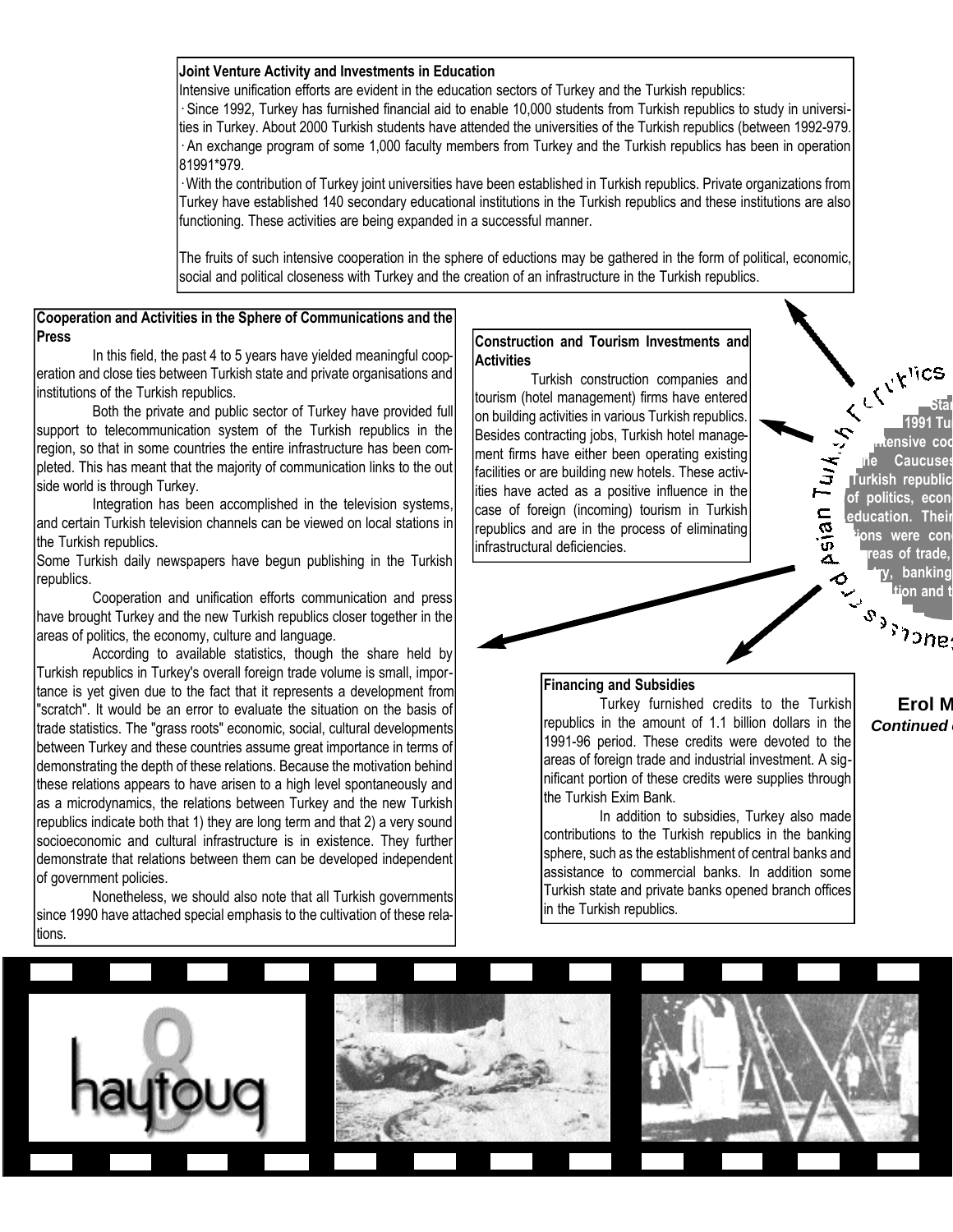#### **Activities and Cooperation in the Sphere of Communications**

Since 1991, a very rapid development has occurred, particularly in air corridors. Turkey and the Turkish republics have jointly organised regular flights. Moreover, Turkey has furnished technical and financial aid for the development of airports in the Turkish republics. Overland transport with sea links has assumed importance, and a great rise in the amount of activity has been observed in the ports of Trabzon and Samsun. Work to expand the capacities of their port facilities has begun.

Plans are in the works to extend the now-completed Adana-Gaziantep highway eastward. When this route reaches the frontiers of Iran and Georgia, it win greatly enliven economic activities of the area. By this channel, SAP will also secure the inclusion of the Caucuses and Iran in its network.

**arting** rkey be**g peration** and **s** in the spher **omy, culture and** economic rela **ncentrated in the** finance, indus **ng, transportad tourism.**

 $\epsilon_{\perp}$ 

**Fe Rel** 

ھ

**Mansali** *d on page 16.*

 $\frac{1}{2}$  aure C

#### **Industrial Activities and Joint Ventures in Industry**

A great number of Turkish firms have invested in the Turkish republics in the sectors of manufacturing industry, foodstuffs, textiles, leather, chemicals, machinery manufacture, electrical and electronic goods, communications and transportation. One portion of these investments have been completed and another portion is ongoing. Investments by Turkish firms totalled 6 billion dollars in 1996.

#### **Trading activities**

Turkish foreign trading firms initiated activity in these countries Activity was not restricted merely to the prospect of bilateral trade between Turkey and these countries, but also to the marketing of the products of the Turkish republics in the outside world.

Prior to 1990, trade relations were nonexistent, but by years 1995-1196, the average had risen to the 2 billion level. In the early years, the existence of communications and infrastructure problems held back the speed of development of trade relation. Once the infrastructure problems are resolved the rate of growth in trade relations will accelerate.

Numerous Turkish trading companies are actively operating in both foreign and domestic marketing domain in the Turkish republics. In addition, Turkish and Western companies have established partnership companies that are now operating in the Turkish republics.



#### **Cooperation Between Turkey and the Turkish Republics for Oil and Natural Gas**

Azerbaijan, the environs of the Caspian sea Kazakistan and Turkmenistan all possess vast petroleum and natural gas beds. Over the next ten years, this region will represent one of the world's principle oil and natural gas centers.

The issue of transport of this production overland through Turkey to the Mediterranean and Europe has been in negotiation since 1993. Certain preliminary agreements have been made in this connection. Feasibility studies are underway regarding the transport of the petroleum of Azerbaijan and the Caspian region to the bay of Ýskenderun in the Mediterranean. Preliminary agreements have been drawn up concerning the pipeline to carry the natural gas of Turkmenistan across Iran to Turkey and the Mediterranean. An agreement between Turkey and Iran we was signed in 1996.

According to the agreement made with Turkemenistan, 2 billion cubic metres of natural gas will be obtained in 1998. This volume will gradually be augmented and will reach an annual volume of 15 billion cubic metres by the year 2010.

The export to Turkey and the Mediterranean of the oil and natural gas of the Turkish republics and Iran bear enormous strategical importance. This structuralization carries a critical significance with respect to closer understanding and the bringing together of Asia and Europe and of Asia and the Mediterranean.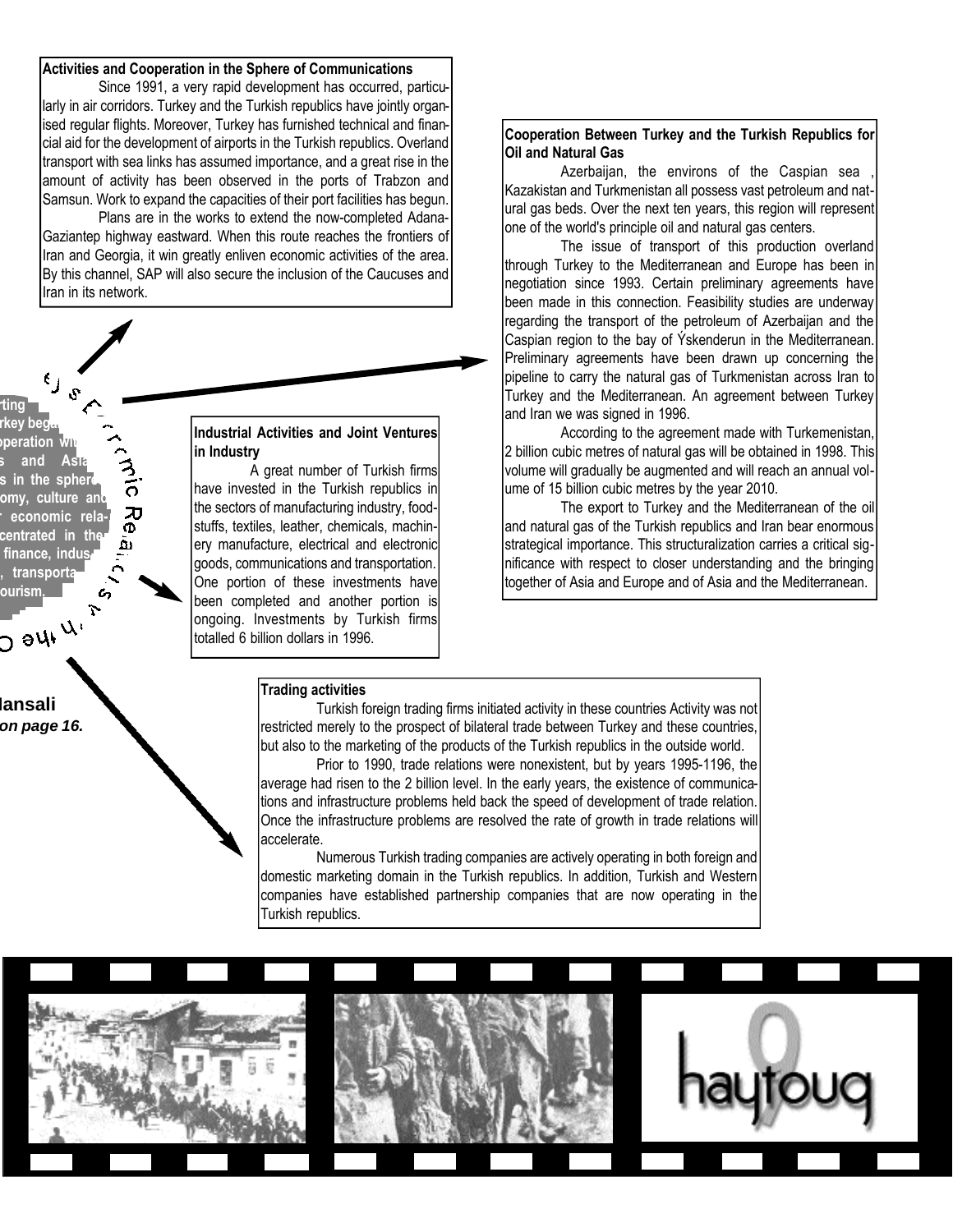## hardly a REVOLUTION

#### Taline Gulesserian

We have lost once before. Now we'll settle the score, when our cannons will roar…Revolution! Lyrics from "Revolution" by Chris De Burgh

**Disclaimer:** What I am going to express in the following paragraphs is solely my opinion…I do not want to directly offend anyone, especially since I have many acquaintances in the organizing party I refer to subsequently. Haytoug magazine is a forum for the Armenian youth, and since I belong in that category, I will use this medium to present my arguments and views to my peers, as well as others.

There it was, in black lettering, written on a compact and simple blue piece of paper…one small word with an enormous meaning…Revolution! When I saw this, I jumped up off my seat. I thought, "Excellent. Today's youth is going to make some noise! We are going to stand up and tell skeptics and other heathens that we are not going to take it anymore and we are going to go through all possible means to get what we want and more importantly, what is long overdue!" However, and unfortunately, my hopes shattered when I turned to the back of the little piece of paper. I read the words in disbelief. The postcard size paper, which originally represented so much potential for marking a revolution, was nothing more than an advertisement for a dance held on April 4, 2001. Words like hip-hop, upscale attire, and full bar came into my view. "Wait…" I thought to myself, "Am I seeing this correctly? Is an Armenian organization really throwing a dance in the month of April?" Unfortunately, my eyes did not deceive me. It was true. On that night, the United Armenian Students were really sponsoring a dance, an event designated for dancing, mingling, and having fun.

After clearing my thoughts, I began to wonder why a group, especially an Armenian group, would do something like this. I soon found out that the same group was organizing a march on April 24. Therefore, in order to raise a lot of funds needed to produce such a huge event, such as a march, they needed to do something that would guarantee funds and do so quickly. Nonetheless, I was still disappointed. I still did not understand how a group of educated Armenians could make such an irrational decision. Did they not consider other events, which could provide on an equally monetary level? Had they never heard of a movie night, or a foul breakfast, a car wash, a bake sale…anything but a dance? If anyone were to argue that none of those things would pull in as much money, I would give them a simple reply…cut costs!

In addition, if anyone were to argue that the time for mourning is over, and instead, we, as the youth and the representatives of our cause's future should consider other means to remember our past, I would just turn to that person and say the following: Are you serious? Yes, we must find new ways to realize our cause, but mourning is out of respect and failure to do so, i.e. by throwing a dance, is a blatant example of disrespect. As a result, I claim it is disrespectful to throw a dance in April. However, dances may be used as fundraisers during other months. Some, who do not agree that throwing a dance in April is wrong, may argue against this, claiming that technically, the Genocide occurred in every month, so dances should never be held if you were to adopt my aforementioned claim. To support my belief, I bring up the example of Black History Month, which takes place every February. Were African-Americans only oppressed in February? No! However, they publicly celebrate the overcoming of their oppression one month out of the year, and do so more discreetly the rest of the year. How does this fit into the Armenian situation? It is quite simple. There is no denying it. Dances make a lot of money and they do so in a short amount of time. Therefore, they are very necessary to secure funding for any Armenian organization, and they should be held all throughout the year when we discreetly remember our past, except in April, when we do so publicly. It is strictly designated and accepted by Armenians all over the world that April is the month for remembrance, since it contains within it the most devastating of days in Genocide history. As a result, the month of April is off-limits for any celebratory matter and on-limits for remembrance and prayer for all the victims' souls.

Some may argue that the organizing group was pressed for time, and it needed to make a lot of money very quickly, which resulted in a dance being held in April. Well, if the funds were low, then maybe the event which the funds were to be used for should not occur in the first place. Let me explain. The funds from the April 4th dance were designated for the march, which will take place during the morning of April 24th. There are

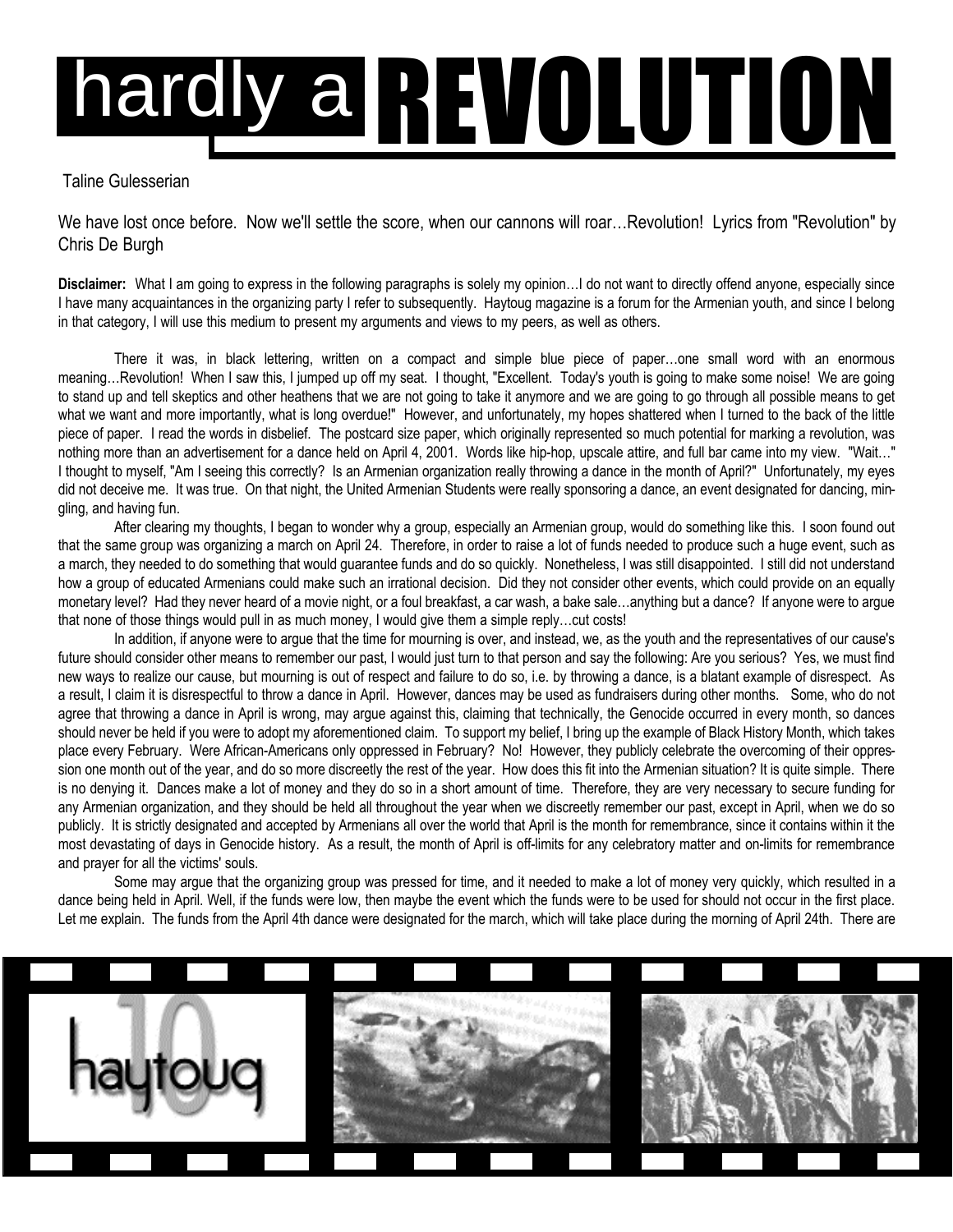many things wrong with having this march. First, ever since before I was born, the AYF has always organized a demonstration in front of the Turkish consulate on April 24th. This event is a known fact by now. Therefore, what is the point of having a separate march on the same day? Isn't the point of demonstrating to get our voices heard? How is that supposed to happen when one half of the voices are on Wilshire Blvd., while the other half are in Little Armenia? What's the point in causing such a separation between Armenians? If politics is the answer, then please do realize that politics are not a part of the April 24th demonstration. That day, we are all Armenians who should stand united and not separated (due to different political beliefs) against the enemy.

Yes, I do realize the march will take place during the morning hours while the demonstration will take place in the afternoon. Still, think about the venue…Little Armenia. Don't get me wrong, I am very proud of that corner and I would love to see it grow in size and in success in the future. However, what is the point of marching there? Do the organizers not realize that all the shops will be closed because of the date and that everyone the attendees will be marching for will already know the significance of their cause. The whole point of a march or demonstration on April 24th is to teach the world of the atrocities Armenians faced during the first genocide of the 20th century. This goal can come to fruition only by teaching the unknowing public, i.e. the "odars." This would never work in "Little Armenia" since the people there already know the facts. It is the outside world we want to teach and they are in areas outside of Little Armenia. As a result, I believe the morning march is opposite of what OUR goal is as Armenians.

These are my thoughts and beliefs. Like I mentioned before, I am not writing this in order to offend anyone. If I have done so, then I did not mean to. However, I do not apologize, because I am writing my opinions in order for my peers and others to hear them and to realize where we, as Armenians living in America in the 21st century, currently stand, and why we should do something to change our current situation. On a final note, I would like to remind all the readers of a quote, "United we shall stand. Divided we shall fall."



#### The Shocking Pictures

(Continued from page 6.)

According to Mrs Hofmann, Wegner although under strict Turkish instructions to take no pictures - photographed the dead Armenians during and after visits to Turkish concentration camps in the Syrian desert near Aleppo. "We cannot be sure the picture of the three bodies is of a mother and her two children only that it is a girl and two children. But the pictures are perfectly genuine. In his diary, Armin records seeing all these bodies of starved Armenians around the camps and of taking their photograph. He wrote that many of the bodies had become 'petrified', stiff and unchanging after death."

Ironically, the first copy of the photograph of the three dead Armenians traced by The Independent comes from an American journal also called The Independent and was published on 18 October, 1915. The caption to the picture printed then states that "these victims of Turkish cruelty were driven out to suffer extremes of hunger and hardship in their wanderings through the desert where so many thousands like them also died. Shown here is a mother and her two children found in the desert." The accompanying article begins: "The most extensive, the most atrocious of religious massacres which the world has seen for centuries is now being perpetrated in Turkey..." In fact, it was not until the end of the First World War that the full extent of the Armenian Holocaust - up to a million and a half murdered by the Ottoman Turkish regime - became clear.

Mrs. Hofmann says she is ready to give permission for newspapers to use the Wegner photographs of the genocide. (Her e-mail address is tessahofmann@d-armenier.de and her centre is principally involved in the identification of Wegner's Armenian photographs).

It wasn't his intention, but Mr Korkmazhaktanir's letter to Hulton may have helped to disseminate this invaluable photographic evidence of the Armenian Holocaust even further.

*This article was published in the British publication, The Independent, on March 12, 2001. Mr. Fisk is a frequent journalist of Armenian issues pertaining to the Turkish prosecution of the 1915 Armenian Genocide. Visit the site at www.independent.co.uk*

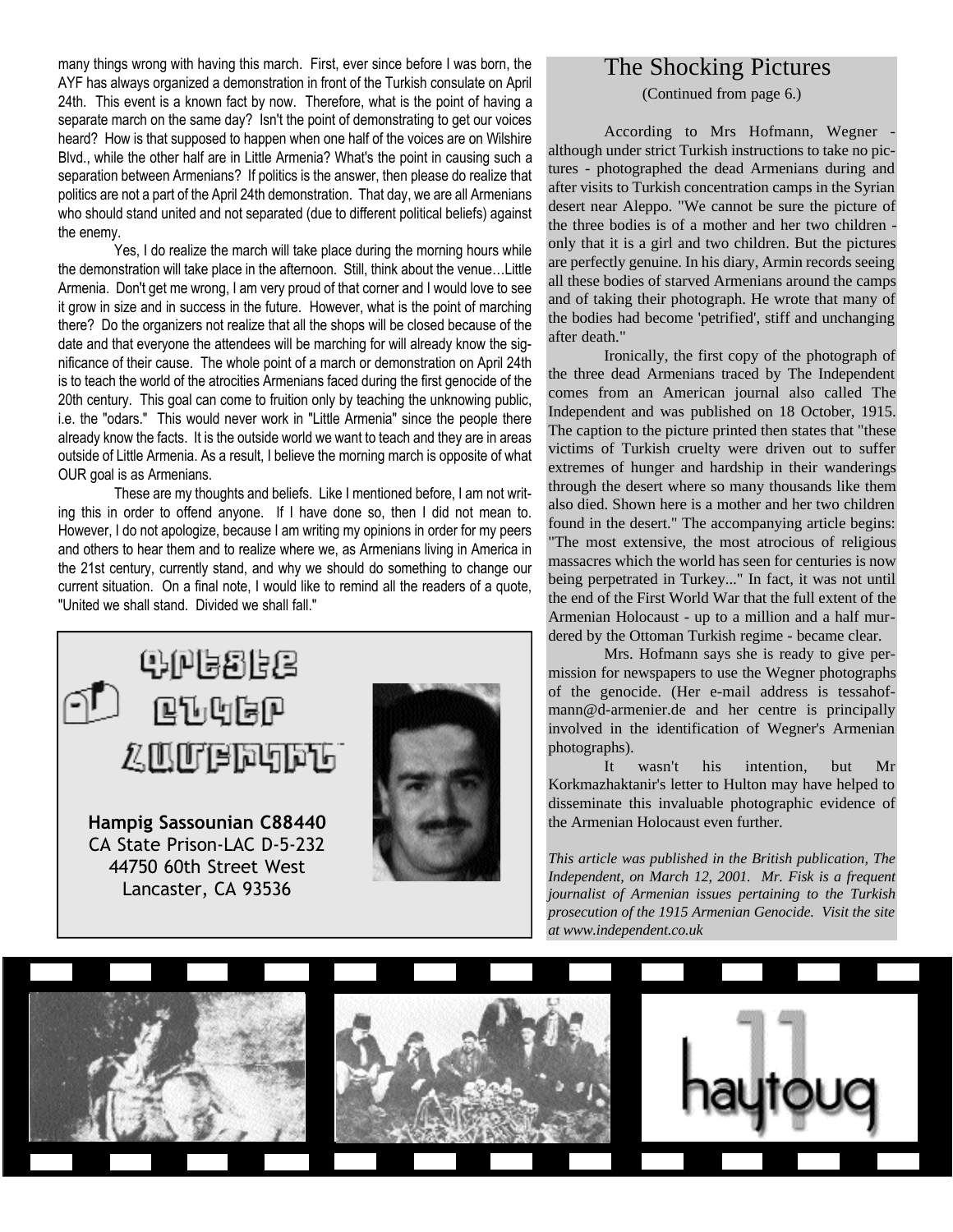#### *Forgotten Fire by Adam Bagdasarian* Taline Gulesserian

Compelling, beautiful, touching, and in one word…amazing…these were the words that passed through my mind as I finished reading Adam Bagdasarian's novel, Forgotten Fire. Based on the true-life experiences that his great uncle, Vahridj Kenderian, went through before, during, and after the genocide, each of the novel's 271 pages is both capturing and heart-wrenching.

o

r

n

e

r

The book begins in early 1915, and the narrator, Vahan Kenderian, is twelve-year-old and the youngest son of one of the richest Armenian families in Bitlis, Turkey. Vahan lives a posh lifestyle, including plenty of food, a plethora of activities to participate in, an elegantly designed home, and even two servants. His father, Sarkis Kenderian, is a wellknown and highly respected lawyer who works with Turks all day long. His mother is a housewife and his older sisters attend school and attempt to avoid their many suitors. Vahan's grandmother is the matriarch of the family and although she says little, her words are deeply impacting and listened to very carefully. Overall, Vahan believes his life is perfect and his future is set. That is, until one day, when his father and his favorite uncle, Mumpreh, both mysteriously disappear.

Over the course of the next three weeks Vahan's life shatters. He witnesses his two older brothers shot before his eyes. He sees his mother, grandmother, sisters, and younger brother for the last time. He goes from having a huge family to being orphaned. He wanders around aimlessly and hopelessly after escaping the marching procession towards the unforgiving desert.

Luckily, Vahan is taken in by a friend's family for a week. However, the mother fears she will by punished for hiding an Armenian, so she ships him off to work in the stables belonging to the Horseshoer of Bashkale, Selim Bey, a Turkish governor famous for his practice of nailing horseshoes to the feet of his Armenian victims. To Vahan's dismay he befriends the Turk until he witnesses what a truly horrific creature this man really is. He flees once again and over the next three years Vahan acts as a deaf mute in order to live in a Turkish village. He falls in love with the daughter of the only man who guesses he is Armenian (and wants to kill him strictly because of that), and ends up as a servant for the Armenian doctor of the German consulate.

Throughout these years Vahan sees friends and family around him murdered and deported. He witnesses horrific crimes Turkish soldiers commit. He does not sleep most of the nights, either because of the nightmares he sees or because he is afraid of being caught and subsequently murdered by a Turk. However, throughout the same appalling years, he begins to build a strength within himself, in addition to a fighting spirit, which wants to move on. He follows his father's advice to "be steel" since "steel is made strong by fire," and Vahan knows the life (or lack thereof) around him is certainly fuel to feed his fire.

I will not tell you the ending to the book, but I will say a few more things about it. If I have to describe the book in one word, I have to say it is astounding. In my opinion, rarely will you every find a novel or any other type or writing that you could read in one sitting. This book is certainly an exception to the rule and because it is compellingly written, I was able to finish it in one sitting. In my opinion, Adam Bagdasarian is a literary genius, because he combines facts gathered from tapes of his great uncle's experiences and approaches them with a fictional feel. It is because of this approach that while reading the reader cannot stop himself from flipping over the page to see what happens next.

I strongly recommend this novel to every member of the Armenian community, regardless of his or her age. Forgotten Fire is one of those books that every Armenian must be proud of, because it is a type of book that compels the reader to really evaluate what the Genocide was and how it affected individual Armenians. It makes the reader want to get up and begin working for our cause as quickly and vigorously as possible. It makes the reader want to grab the book and throw it as evidence to anyone who denies the Genocide.

After reading this book, I began to think about what I learned about the Genocide as a child. I remembered all the stories and all the pictures I had seen throughout the years. However, I realized I had never really assessed the Genocide through a survivor's eyes. This book allowed me to do just that. Because of this, I feel I am now completely ready to truly fight for the justice we still deserve. As a result, I give a heartfelt thank you to Mr. Bagdasarian for awakening the feelings I thought I had, but had really embedded deep inside.

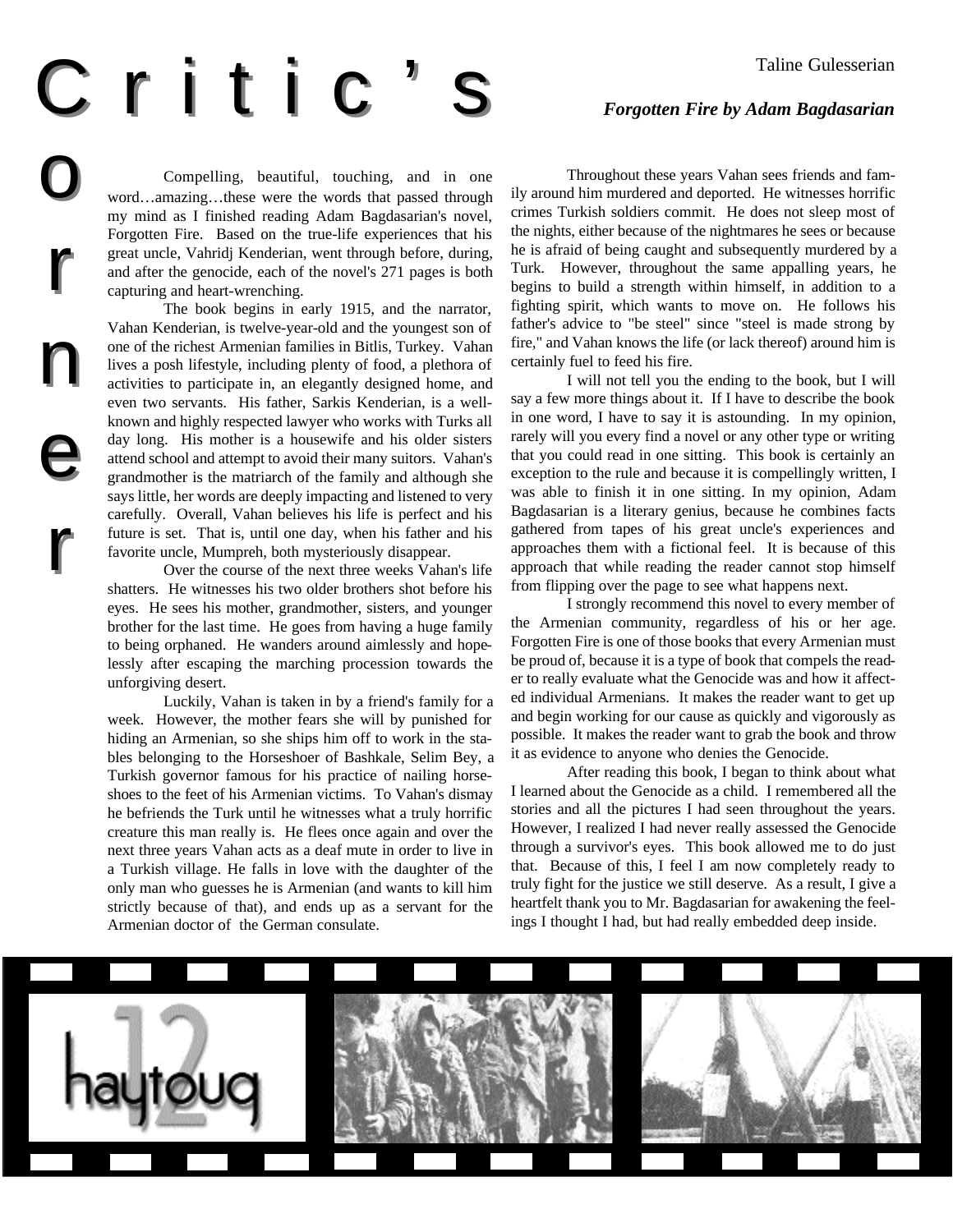## FRANCE

#### Houry Kizirian

Late 2000 early 2001, the French Senate overwhelmingly passed a law publicly recognizing the killings of the Armenians during the Ottoman Empire as genocide. This is, no doubt, a huge step towards "recognition of this crime against humanity."

French President Jacques Chirac and French Administration received intense pressure from the Turkish government stating that if the law were passed the French-Turkish relations would suffer. "The French parliament has made an extremely unjust decision, accusing Turkey of an imaginary genocide." "It is not possible to accept this unfair decision. The necessary reaction will be shown," said Turkish Prime Minister Bulent Ecevit. After a heated fourhour debate the French Senate and the upper house of the French Parliament adopted a measure of publicly recognizing the Armenian Genocide by a vote of 164 for, 40 against, and 4 abstentions. It was also suggested that Armenians participate in Britain's Holocaust Day. In addition, the city of Paris said it would put up a bronze memorial to all of the victims of the 1915 genocide.

Once the bill was passed, Armenians all over France united to celebrate. They hope that this will open doors for other nations to respect human rights and come up with similar bills that will recognize the Armenian Genocide.

In retaliation, Turkey responded quickly by canceling road tenders wroth about \$1.44 billion, installations of electronic systems on 80 warplanes, a satellite contract along with many other contracts that included French Firms. "We are doing what is necessary. We are reconsidering our political and economic relations," said Ecevit. Along with Turkey, Ankara has also taken action against the French in the form of economic boycotts.

Meanwhile, Armenian President Robert Kocharian visited France to seek moral support from French leaders. On February 12 a two-hour meeting was held between the French and Armenian presidents discussing a range of issues, such as, more French investments in Armenia to Karabakh conflict settlement. During the meeting President Chirac gave Kocharian the Greta Cross of Honor Legion and in return President Kocharian gave Chirac the Armenian Order of Saint Mesrop and also gave an official invitation to visit Armenian, which was accepted.

The Armenian Genocide has been recognized by the **European parliament**-June 18, 1987, **Council of Europe**-June 18, 1987, **Italy**-33 Italian towns, **Russia**-April 14, 1995, **Belgium**-March 1998, **Lebanon**-April 3, 1997, **Canada**-April 23 1996, **Oriental Republic of Uruguay**-April 20, 1965, **Argentina**-April 16, 1998, **Greece**-April 25, 1996, **Australia**-April 17, 1997, **United States**-10 states, **Sweden**-March 29, 2000, **France**-January 18, 2001. (SNARK News Agency. "French Parliament Recognized Armenians' Genocide." 30 March 2001 <http://www.snark.am/genocid.html>)

#### **Turkish Prisons**

(Continued from page 5.)

While in detention, the girls underwent several medical examinations, including virginity tests, by different doctors. None of the doctors reported signs of violence. A later report by the Turkish Medical Association describes medical symptoms, which match the girls' testimonies of sexual torture. The Turkish Medical Association has states that enforced gynecological examinations are used simply to violate a woman's dignity and that can be traumatic."

#### **Nineteen-year-old Fatma Deniz Polattas confession.**

"A police officer asked me to 'take off my trousers and socks.' I again was scared and obeyed. A police officer in uniform asked me to 'bend.' Afterwards he inserted something into my anus. It was something long and serrated. At that moment a bleeding started. I was totally bent. They were beating me with their sticks, saying 'stand straight.'

*Amnesty International report. A1 index: EUR 44/01/99 November 19, 1999*

email your comments/contributions to Haytoug at haytoug@mail.com

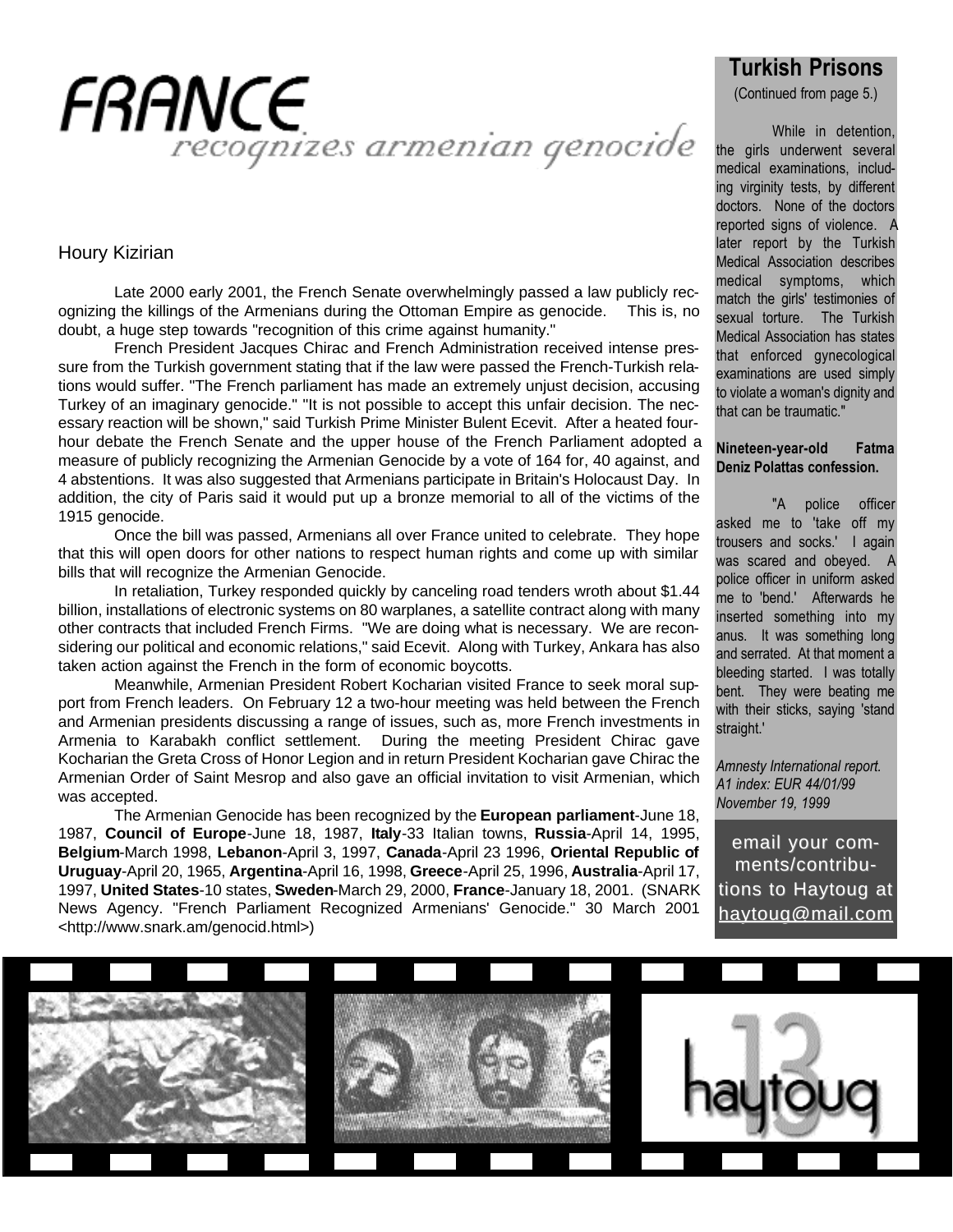## hate or educate?

#### Talin Pushian

I have been often asked by friends and acquaintances as to why I hate all Turkish people. Most of these people counter my argument by explaining that present day Turks are not at fault for the Armenian Genocide. However, after extensively contemplating this contention and researching the matter, I discovered evidence that only supports my hatred for modern day Turks.

As an Armenian student and a member of the Armenian Student Association I was interested in knowing how active Turkish students were, and whether they publicly state their stance on the Armenian Genocide. My curiosity led me to the website, where I discovered numerous Turkish websites filled with revisionist propaganda. One of the more anti-Armenian websites belonged to the Turkish Student Association at Duke University. This site dedicated an entire section to Mustafa Kemal, where he is praised as one of the greatest leaders in history and an "inspiration to the world at large." In effect, Duke's Turkish Student Association is paying tribute and honoring a man who helped engineer and implement the systematic slaughter of 1.5 million Armenians.

In the course of my research my level of amazement, shock and anger reached its apex upon visiting the Turkish Students Association web site. This site is organized by students from the Republic of Turkey and Turkic States who are studying at San Diego State University. This site contains a bold heading entitled "Information on Turkey and Turk related issues." When I clicked on this heading I entered the area called the Turkish forum. In one part of this area there is a section dedicated to the Armenians and their allegations. There is also a plea asking people to "Help us have our side of the story heard and help yourself understand the issue objectively where ever you may be around the world by visiting the Armenian Question section." This section leads to various links that present the Turkish side of the story.

In addition, I located one particular link that upset and offended me the most. I clicked on the area entitled Message Board and found one student's note. The author of this site directly addresses Armenians and even refers to us as "friends" in a sarcastic manner,

O my Armenian friends! You can poison your youth with your hatred, you can dupe academics, you can buy the politicians, you can alter the history with your fabricated lies, but do not expect the Turk to roll over and accept your unacceptable demands. Do not deceive yourselves that we will give in. YOU ARE TERRIBLY UNDERESTIMATING THE WILL OF THE TURKISH NATION! There is no ifs or buts about it. To demand land from us is to declare war upon us!

Consequently this student, who lives in the 21th century, is supporting his forefather's actions with his claims and statements. He is in essence telling us that the Genocide did not take place and that Turks are convinced with their side of the story and will not budge. Furthermore he asserts that if need be they, the members of the current Republic of Turkey, are ready for war if we take things too far because they are strong and we, the Armenians, have severely underestimated their power.

How can I not hate all Turks? Not only are they the direct descendants of the people that killed and murdered my ancestors, but also they openly support the actions of their forefathers. They are the ones holding our bloodstained lands. They are the ones responsible for an apology and reparations, and as long as they do not complete these minute tasks I will not only hate them but also loathe them.



 $\bigcup$ 

 $\frac{1}{\sqrt{2}}$ 



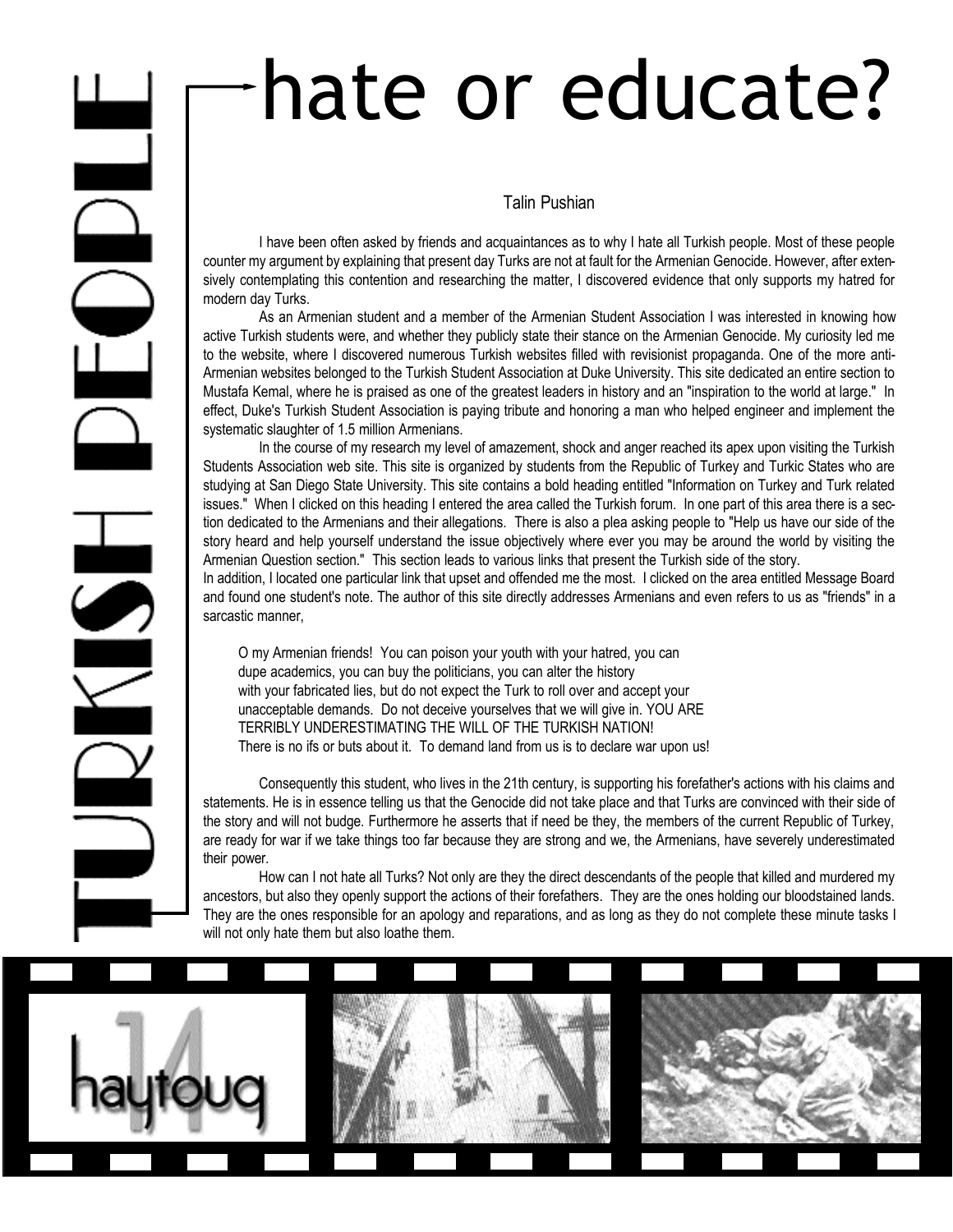## De.moc.ra.cy

#### Tania Gulesserian

**De.moc.ra.cy**  $\cdot$  di-`mak-re-se  $\mid$  n, pl: 1: government by the people; esp.: rule of the majority. 2: a government in which the supreme power is held by the people…The definition to democracy goes on and on and can be defined in several ways, yet no matter which meaning one chooses, it all boils down to the main idea that democracy is a government of the PEOPLE. It is not a government that puts on the cloak of democracy when convenient and disrobes to show its true colors when necessary.

Turkey claims itself to be a democratic nation with elected officials and prime ministers. But democracy does not end by just having elected members of parliament. Upholding rights and all freedoms is a major component of democracy, and this is a task that Turkey greatly lacks in. In a press release by Amnesty International dated March 21, 2001, entitled "Turkey Attempts to Silence Human Rights Activists" - the human rights group brings to public awareness the wrongdoings of the Turkish government. Akin Birdal, president of Turkey's largest human rights organization - The Human Rights Association (IHD) - is being held prisoner for now two years under a very controversial Article 312 of the Turkish Penal Code. This article under Turkish "democratic" law can be used to silence their own freedom of speech law. Akin Birdal will be tried for three separate speeches he had made calling for a peaceful approach to the Kurdish issue and for using the term "the Kurdish people." The charges brought up against him were "inciting people to hatred and enmity on the basis of class, race, or regional differences."

Article 312 has not only curbed Akin Birdal's freedom of speech, but many other leading human rights activists and government officials. Just few of these men are:

?? Esber Yagmurdereli - lawyer and human rights activist

?? Recep Tayyip Erdogen - former mayor of Istanbul

?? Necmettin Erbakan - former prime minister and leader of the banned Welfare Party

The issue of infringement of democratic rights does not stop with silencing freedom of speech by Article 312. It goes deeper than that to the point of attempted assassinations and constant imprisonment on the part of the government against The Human Rights Association (IHD) and other human rights organizations. Amnesty International was quoted as saying, "The government should ensure that no article of domestic law is used to suppress freedom of expression." Ironically enough, trials continue to be opened against those who express opposing views on the Kurdish issue and on the role of Islam.

With a country like Turkey who is continually trying to gain membership to E.U. (The European Union - a loose system of economic trade. This union that Turkey is trying to gain membership to is similar to NAFTA with its own political and monetary system. Basically, it is a United Nations for Europeans) turning a blind eye to warnings from Amnesty International is not a wise choice, especially when it comes to democratic rights and laws. There is an ongoing trend in Turkey for setting up offices for human rights monitoring and then having the government shut them down under "Emergency Rule." Amnesty International drew President Sezer's attention to persistent harassment of and attempts to suppress human rights and urged him to exercise his good offices to have steps taken to the reopening of The Human Rights Association's offices that were shut down May 12th.

Amnesty International feels that the closing of these offices is intended to prevent the effective monitoring of human rights violations. This, in fact, may lead to an increase in human rights violations and give confidence to those who violate human rights and know that their crimes will not be punished.

"Torture and incommunicado detention in Turkey persist as a major concern for AI. Clear guidelines should be set up to ensure that all detainees have in practice immediate access to legal counsel." Comparing this comment to the acts of Turkey trying to get admitted into the European Union strikes one as above and beyond contradictory. Not only does this country, which is considered to be the gate to Eastern and Western Europe, show a great lack in trying to follow basic human rights laws, yet it goes to prove that an old dog can not learn new tricks. On the outside Turkey puts on a great show as being a westernized country with a "democratic" government, welcoming arms towards tourism, and a well- established economy. But when one looks under this thin film of "democratic" pretext there remains a body of officials that still function as they did in the early 20th century, using force and discrimination to silence those that brave to stand against the laws and leaders.

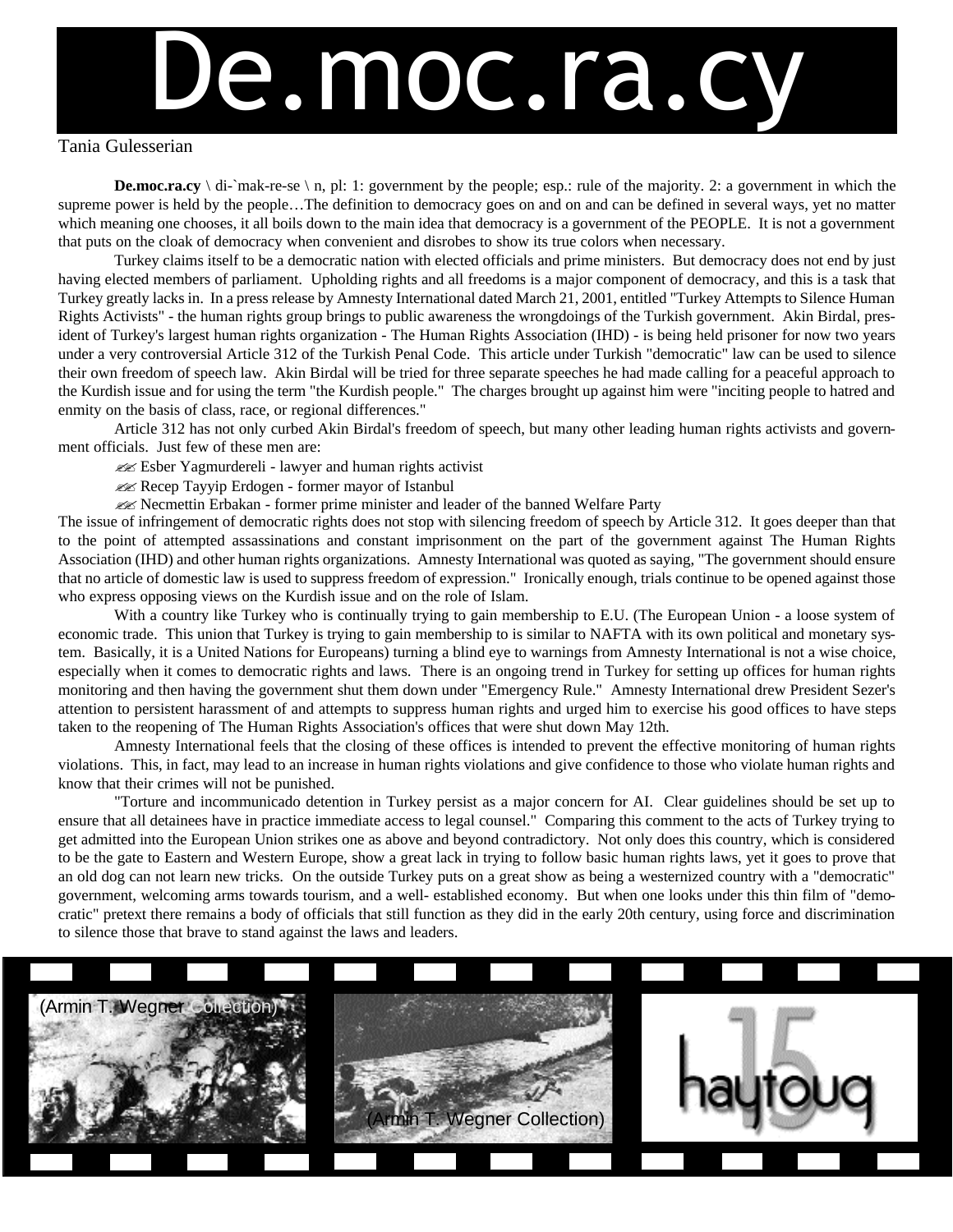#### **Cooperation within the Framework of Economic Cooperation Organisation (ECO)**

This organisation originally founded among Turkey, Iran and Pakistan has now been enlarged with the inclusion of the new Turkish republics and the Turkish Republic of Northern Cyprus, even though the latter has only observer status. Through the participation of the Turkish republics, this organisation- whose goals are cooperation in the areas of trade, industry, technology, communications, energy and tourism- has reinforced the institutionalisation of cooperation on a permanent basis, both regionally and internationally.

On the other hand, Turkey sustains efforts for an ongoing dialogue with the new Turkish republics and their organizations through a number channels, such as

· various state ministries and agencies, and universities,

· professional organisations and channels in the private sector and

· NGOs.

As we have outline so far, post-1990 developments between Turkey and the Turkish republics are truly forward looking. They constitute a very comprehensive and multi directional rapport-building and also a structuralization from which may emerge a "natural" integration of people, sectors and firms of Turkey and the Turkish republics, which indicates that they are developing in a healthy manner. From an economic perspective, Turkey has sufficient power to enable her to provide a significant contributions to the Turkish republics, because of her international experience, dynamism of her private sector and financial potential. The most important confirmation of this is the 6 billion dollars' worth of investments made by Turkey between 1991-1996. The share of government support in these investments was only 15% in the form of credits. The level of cultural and social cooperation and closeness is more advanced than that of economic relations. This situation means that a sound sociocultural infrastructure is being prepared, so that economic cooperation may attain a more advanced level in the future.

#### **Investment Activity in the Region by Turkish Firms**

As of 1996, we notice that a great number of Turkish firms have become active in the Russian Federation and Ukraine. Quite a few Turkish firms gave notice of this activity by making investments in Moscow. In addition, quite a few firms established partnerships. The positive influence of this will begin to become evident in the coming years.

Some 2,500 large and small Turkish firms are in business in Romania and Bulgaria. They are concentrated in the sectors of foodstuffs, textiles, tourism and transportation.

Investment firms in the Turkish private sector have also made their presence felt to a significant degree in the countries of the Black Sea region. The dynamic and open structure of the Turkish private sector clearly shows its positive influence in this region. The giant transfer of capital from Turkey to the countries of this region has appeared in the form of investments. This situation has had a significant impast on securing integration in terms of trade, services, industry, financial institutions and transportation.

**Activities by the Contracting and Construction Sector**

 $\Box$  ontinued 9.

This article ca www.foreignpolicy. hti

The article was  $\mathfrak p$ Man

 $\sqrt[3]{s_3}$ 

The volume of contracting activities conducted by Turkish firms in the Russian Federation, Ukraine, Georgia, Romania and Bulgaria added up to 5 billion dollars in 1991- 1996. Current developments suggest that this figure will very likely mark a fast growth in the coming years.

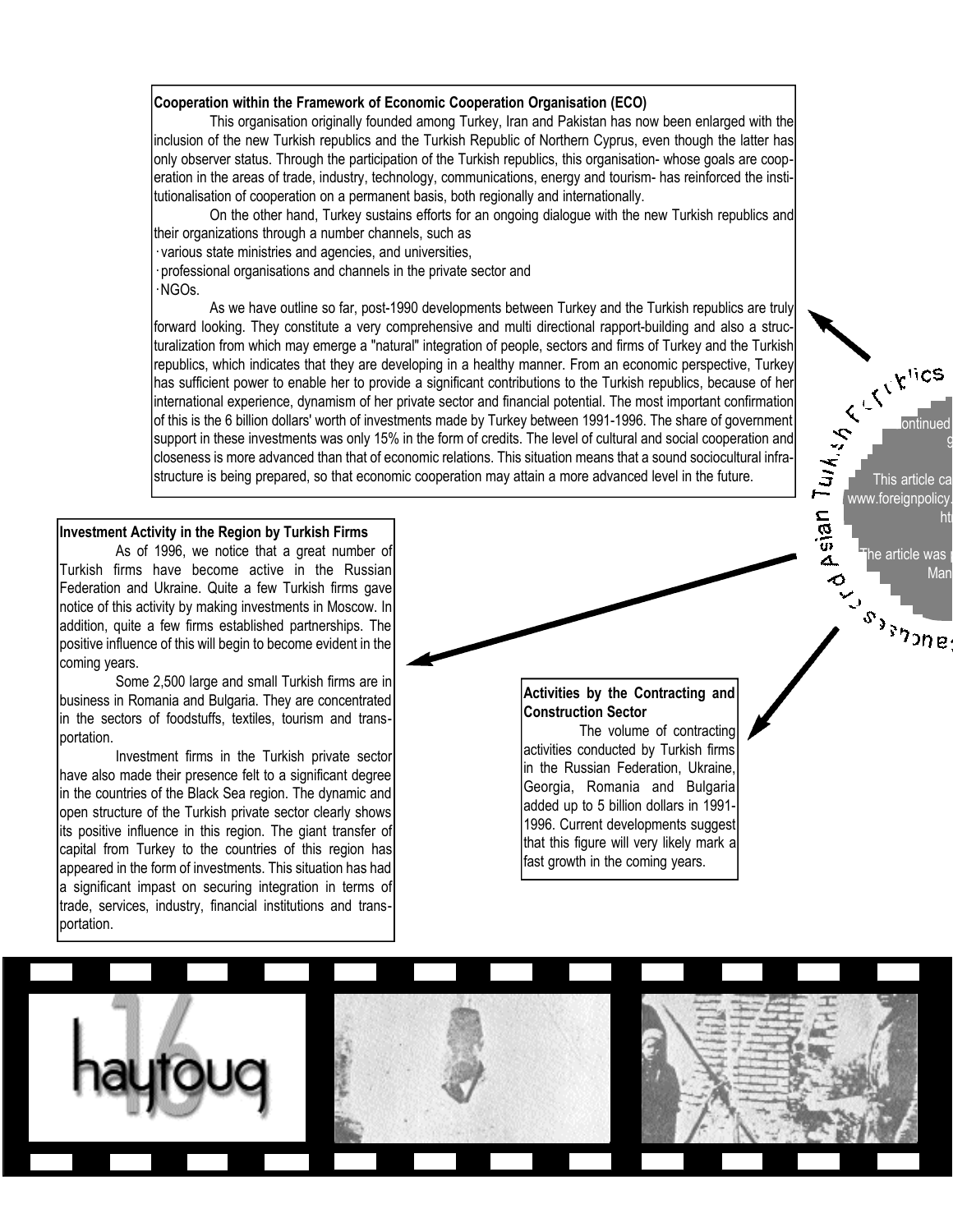#### **The Black Sea Economic Cooperation Region (BSECR)**

Initiated under the leadership of Turkey, the BSECR project was founded in Istanbul by the heads of state and governments from countries around the Black Sea. BSECR has targeted the development of economic cooperation of the 11 countries in this region. Priority lies with securing commercial, industrial and financial cooperation and the development of a transportation and communication infrastructure. For many years, the world was deprived of the opportunity of establishing close ties with the countries of this region because of the division between the eastern and western blocs. The change in conditions after 1990 led to the creation of the BSECR with Turkey in the vanguard.

Between 1992 and 1997, a series of meetings were held among the 1) economic organizations and 2) government agencies and parliaments in order to cultivate close regional ties among the BSECR countries. By means of the channel provided by the BSECR established in Istanbul, these efforts were coordinated both institutionally and sectorally. In time, with the development of BSECR, the elimination of the factors impeding cooperation among the countries of the region will result in their natural economic integration.

The geographical situation of this region is favourable for it to function as a facilitator in achieving closer ties and unification among the regions of Eastern Europe, the Balkans, the Caucasus and Asia.



tistics on trade with the Russian Federation indicate a total of 4 billion dollars (as an average of the three years between 1994-1997); however, this figure fails to reflect the reality. The trade volume generated by what is known as the "suitcase trade" conducted by tourists from the Russian Federation who visit Turkey regularly to purchase merchandise amounts to around 10 billion dollars annually. This trade is heavily concentrated in the purchase of textiles and clothing items.

The invisibles generated by the suitcase trade from such countries as Ukraine, Romania, Bulgaria and Georgia come to about 4 billion dollars per year. Consequently, as an addendum to the official figures, the annual volume of trading activity between Turkey and the Russian Federation and Ukraine and the countries around the Black Sea totals about 15 billion dollars. This is not a small sum and serves to indicate the current volume of "natural trading activity need" felt by the region.

#### **Turkey's Relations with Black Sea Countries**

Of those countries situated in the environs of the Black Sea, Turkey has traditionally nurtured relations with its Balkan neighbours Bulgaria and Romania. On account of the closed regimes of these countries during the Soviet era, economic relations did not develop sufficiently. By contrast, great importance was first given to relations with the Russian Federation and Ukraine to the North of the Black Sea as from 1990, after the break down of the Soviet Union. The most important sectors of the sizeable economic activity with these two countries are:

· natural gas

cmic Rel

· trade

from pag

n be found on org.tr/ing/files/erol.

 $\begin{bmatrix} 2 \end{bmatrix}$ 

orepared by Ero

D aut W N

9.

 $m<sup>1</sup>$ 

isali.

- contracting work
- · transportation and
- · tourism.

In the period between 1993 and 1996, the number of tourists from the Russian Federation who visited Turkey for trading purposes ranked second after those from Germany.

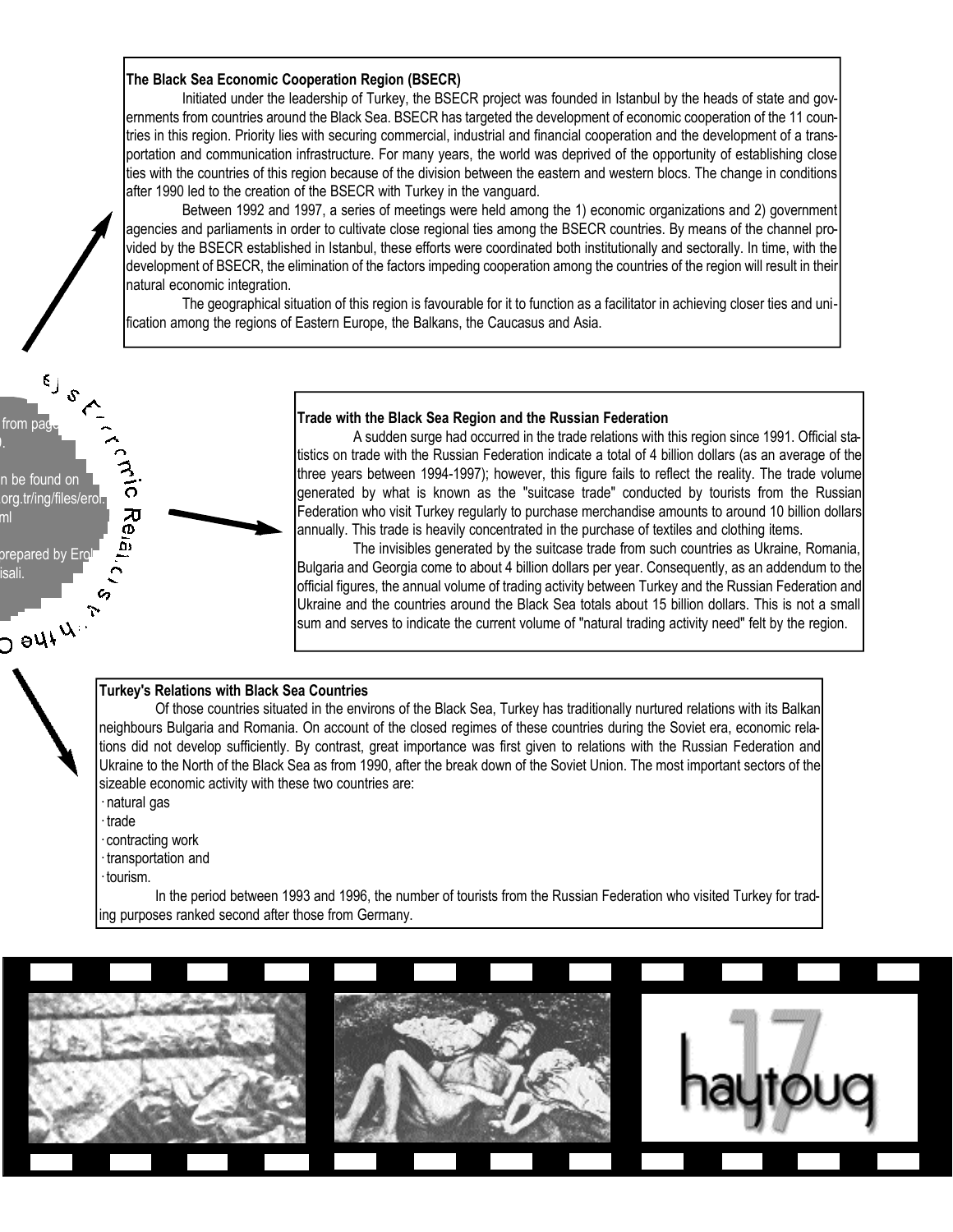### came l saw I conquered.

#### Levon Tourian

I met a guy once who was married to a woman and was the father of 11 kids. I got to know him more. One day out of the blue he suddenly died and immediately his wife and 11 kids asked me to play the role of husband and father. They said that I would bring in change, that I would make the family a better, more harmonious unity. So, with the mindset of helping out the family they all accepted me happily. What they did not know was I did not care about the family at all; I just wanted to have their big house to myself and myself only. One night after I got back from a whorehouse, I was a bit drunk and high on opium and the vision of having the whole house to myself became a clear picture in my mind. I went upstairs to the bedroom of the wife and with my hands strangled her until blood came out of her nose. I walked down the hall where 4 of the kids and their children were sleeping. I lifted a silver hammer and exploded the youngest child's face. At the noise of the cracking and shattering of his cheekbones the rest of the children awoke. They were crying for some reason. I launched the hammer towards another child's chest, to my surprise; it punctured the skin and became deeply lodged in his heart. As the rest of the kids tried to attack me I reached down to remove the hammer and the child's heart fell out. I grabbed the heart and made another child eat it. In a matter of moments the whole house was rudely awakened. It was like nothing they had imagined before. Those who I did not chop up and slaughter ran for their lives. And I, in turn, did my best to take as many lives as I could. To save myself the time needed to clean all the blood off the floor, I thought it would be easier just to send them out and let their acids in their stomachs eat away whatever of life they had left.

I did what I set out to do. I accomplished my mission. I killed them all.

#### THE HOUSE WAS MINE!!!!!

Today, the house is still mine. I do what I want and nobody cares about what I had done or what I still do. It was actually a good move on my part because now, with the friends that I have made, I control most of the houses on the block and nobody can tell me what to do.

Every now and then the surviving kids of the original 11 and their kids, and newer generations bring up the issue and demand that I be punished, but the true judges are on my side.

I am Talaat and the family was 1, 500,000 Armenians. I just laugh thinking how long the Armenians can remain a victim?

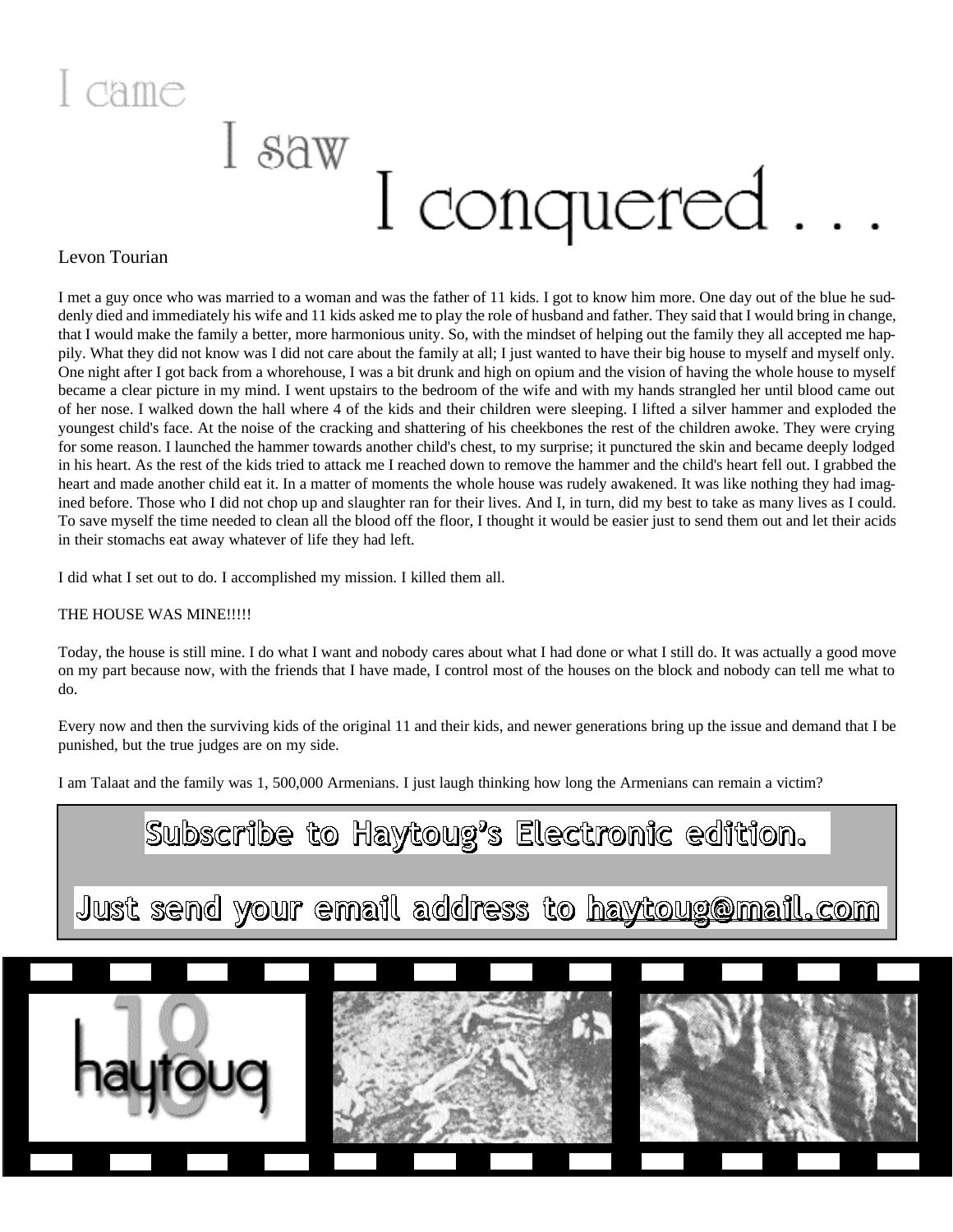## A Y F Fight to Genocide Recognition

#### Vicken Sosikian

Since 1933, the Armenian Youth Federation has been a leading force among Armenian- American youth. One of its main goals has been to achieve justice for heinous crime of genocide perpetrated by the Turkish government toward 1,500,000 Armenians between 1914-1923. The Armenian Youth Federation, until today continues to strive and struggle for justice.

Today, the Turkish government spends millions of dollars every year in efforts to revise the history of the Armenian Genocide, the international recognition of which, besides providing closure to the survivors will lead to reparations and restitutions.

The Armenian Youth Federation, unlike the Turkish government is not motivated by money. The force behind the Armenian Youth Federation's drive is for justice and to prevent such atrocities from occurring again in the future. For over four decades the Armenian Youth Federation has been protesting against the Turkish government's insidious campaign of denying the Armenian Genocide.

The Failure to punish the perpetrators of the Armenian Genocide shows the faulty standard we live in today. With the passing of each day without the punishment of those who stage such crimes, society will continue to decline as a civilization. This has been evident in the last few years. A few years ago Turkish soldiers were staging genocidal campaigns against Kurds. In fact, they were using the same techniques of massacre they used during the Armenian Genocide.

By not fighting to assure the punishment of governments like turkey for such crimes against humanity, the world emboldens others to repeat their crimes.

As a crime does not get punished its perpetrators feel that's it's their right to commit such crimes in the future. It's our duty as members of this society to ensure that crimes against humanity never occur.

This year, once again, a protest against inhumanity has been organized at the Turkish Consulate. The Armenian Youth Federation invites you to make your voice heard this April 24th. Be certain that every protestor can make a difference. Protest the denial, protest the injustice, and protest the inhumanity!

The Protest Against Inhumanity will be held at the Turkish Consulate at 4801 Wilshire Blvd. In Los Angeles, beginning at 3PM.

### 1915

8/99 Sahak Dulguerian

The child awoken Frightened by soldiers. Fears for his life No words are spoken. Panic fills What once was home. Torn apart now Left are bones. Pillaged pride Nowhere to hide. Plot of genocide None to remain alive. Marching through deserts The seasons pass. Gold exchanged for food By a turk on his ass. Mother pawns To keep her child alive. Dies along the way Now food for flies. Where is god now? To stop these menaces. Believe and be saved All empty promises. What once were citizens Martyrs of a ruined homeland Denied justice, Left unforgiven. Money talks, Armenians speechless. The truth unexposed, Who's to believe us?

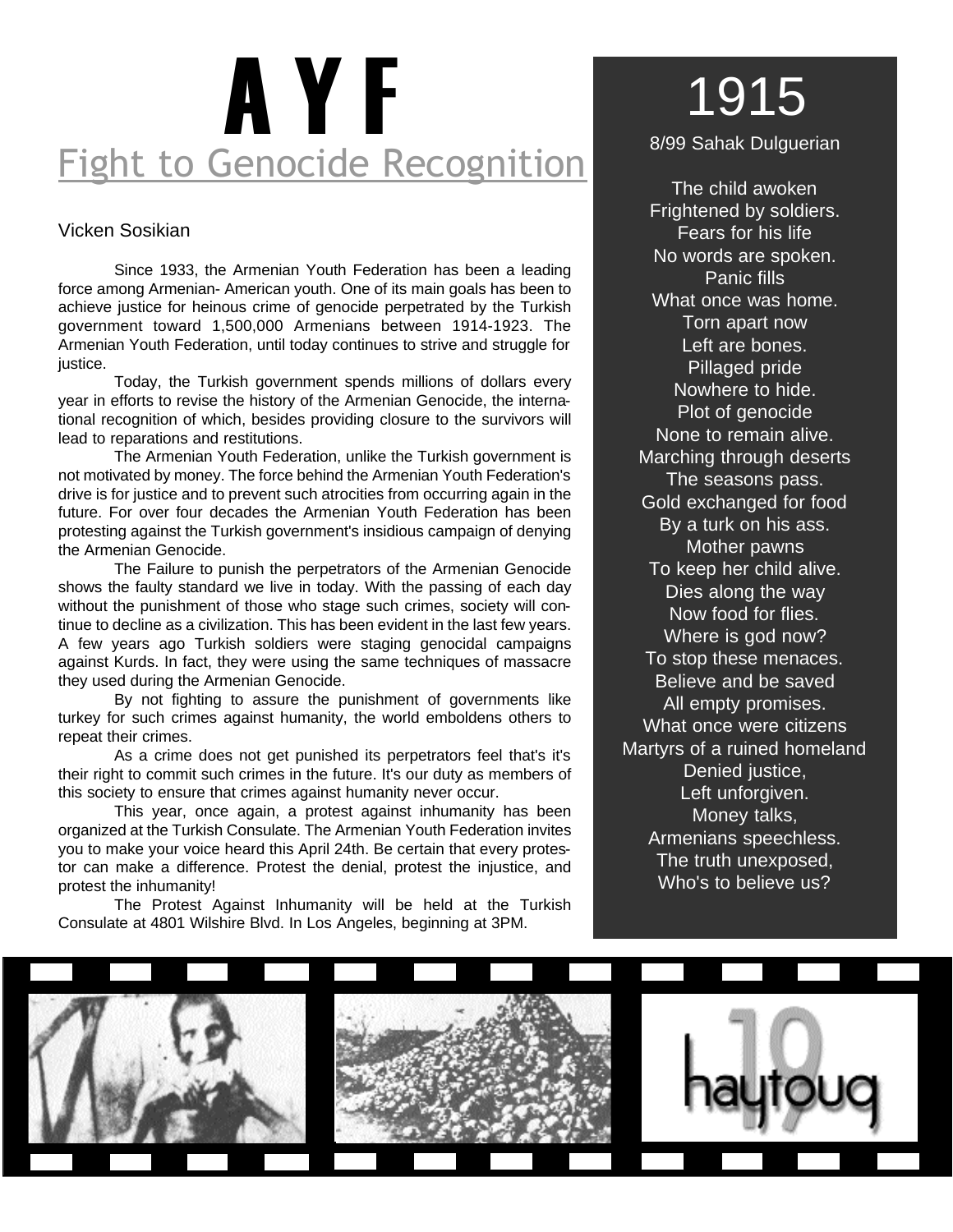# **OPEN LETTER OPEN LETTER**

30 November 2000

Turkey/EU: Open letter to EU Heads of State and Heads of Government

Dear Presidents, dear Prime Ministers,

Amnesty International is writing to you in order to raise our concerns related to the human rights situation in Turkey.

Amnesty International takes no position on whether or not any candidate country, including Turkey, should join the European Union (EU). The organization welcomes the EU's decision to monitor the human rights situation in the candidate countries and to report regularly on progress made. Amnesty International fully agrees with the conclusion in the 2000 Regular Report from the Commission on Turkey's Progress towards Accession (Turkey 2000"), issued on 8 November 2000, that compared to last year, the situation on the ground has hardly improved.

Amnesty International understands that during the accession process Turkey, like other candidate states, will benefit from EU encouragement and support for its reforms. In order to further contribute to an improvement of Turkey's human rights situation we take the opportunity to draw your attention to our recommendations, especially those which are not yet included in the EU recommendations in the Turkey 2000" report or in Turkey's Five Year Plan (known as the Demirok report).

#### **Torture and impunity**

Amnesty International is concerned that torture is still widespread in Turkey. Reports received by Amnesty International indicate that torture is not only inflicted on people suspected of politically motivated offences, but also on detainees who were arrested on suspicion of having committed criminal acts. The latter cases, are however, more difficult to document, because due to intimidation and fear of reprisals these people rarely contact human rights organizations.

Measures to prevent torture should be taken immediately rather than in 2002 or 2003 as the Demirok report anticipates. Incommunicado detention should be abolished completely and immediately, and clear guidelines should be introduced to ensure that all detainees have immediate access to a lawyer. Amnesty International is aware that under current law a certain group of political suspects are denied the right to see a lawyer in the first four days after arrest. The organization receives regular reports that even when detainees are entitled under the law to see a lawyer this often does not happen in practice.

In the Demirok report the protection of women and children is mentioned, but not explicitly in relation to torture. Amnesty International has documented several cases of rape and other sexual abuse of women in custody; some of these offences have taken place over the last year. The definition of rape as interpreted by Turkish courts is very narrow (forced penetration of the vagina by a penis) and other forms of physical sexual abuse are not even defined as a crime. Amnesty International urges the Turkish authorities to amend the law so that all acts of sexual violence and abuse are defined as crimes with appropriate sanctions commensurate with the seriousness of these offences. All officials involved in the custody, interrogation and medical care of detainees and prisoners, as well as all prosecutors and judges should be informed that rape and sexual abuse by law enforcement officials are criminal acts which constitute torture or ill-treatment and will not be tolerated.

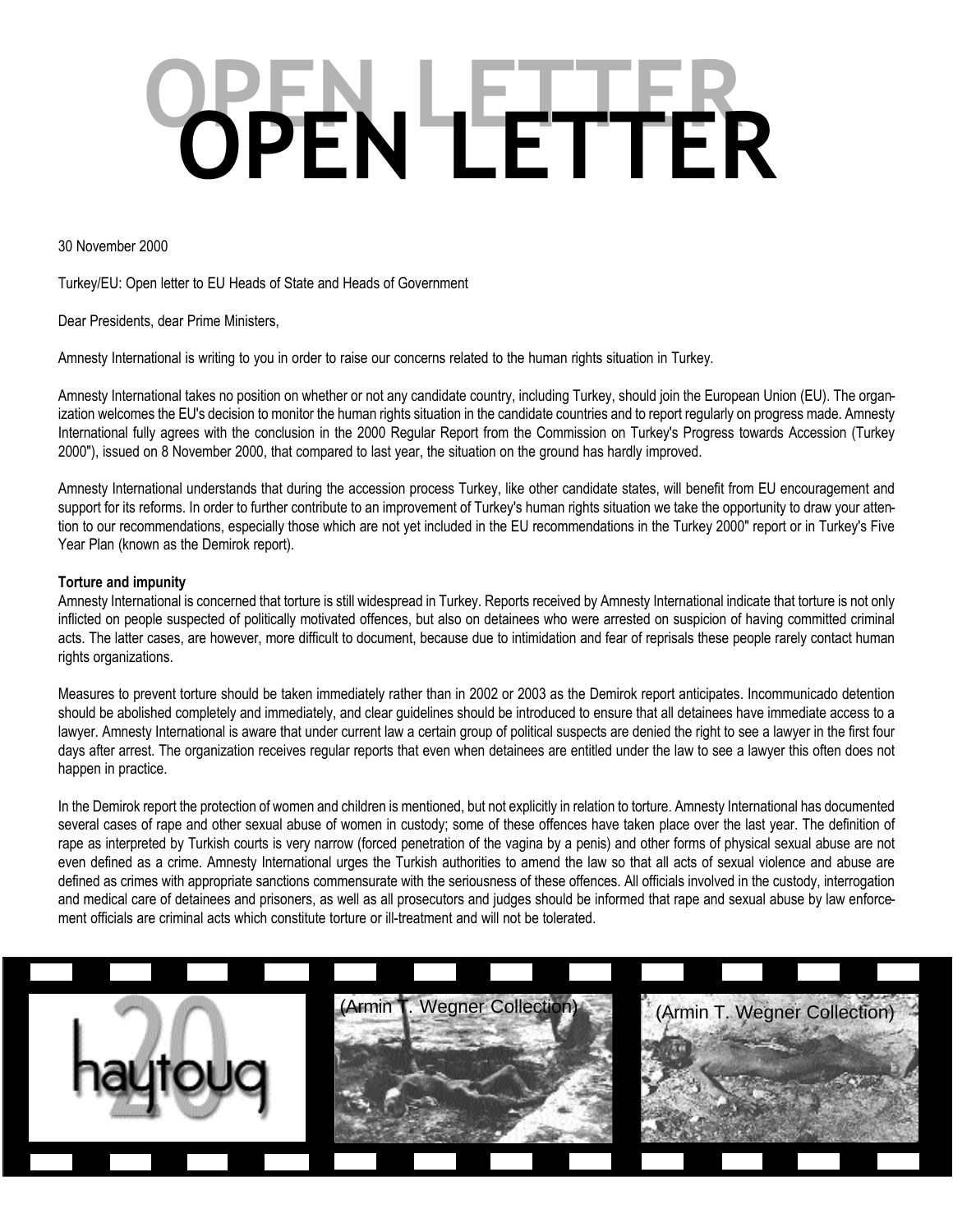Detainees should have immediate access to independent, impartial and competent medical doctors. Independent medical or psychiatric reports should be admissible in the investigation of torture allegations. Amnesty International has documented several cases in which such reports have not been taken into consideration, and investigations into allegations of torture were discontinued. Medical examinations should be conducted in private under the control of the medical expert and outside the presence of security or other government officials. In the case of rape and other forms of sexual abuse the examining health personnel should be of the same sex as the victim unless otherwise requested by the latter. For further recommendations please see Amnesty International's recommendations to the Turkish government which are attached to this letter. (AI Index: EUR 44/19/00)

As the report Turkey 2000" acknowledges, a climate of impunity for law-enforcement officials continues. Amnesty International has documented the different factors contributing to this climate.1 In this regard, the organization does not, however, agree that the law on the prosecution of civil servants, adopted in December 1999, was a step forward, as suggested by the Commission's report. This law still requires the permission of a superior official for a prosecution against a security officer to be opened.2 Amnesty International has documented several cases in which such permission was refused under the new law:

Ramazan Tekin, Deputy Mayor of Diyarbakir, was arrested in January 2000 and held for 10 days at Diyarbakir Gendarmerie where he was reportedly beaten, suspended by the arms, sexually abused and given electric shocks. Doctors from the Forensic Institute who examined him reportedly confirmed that his ribs were broken and his kidneys damaged. His lawyer filed a formal complaint against the security officers suspected of being responsible, but the governor of Diyarbakir did not give permission for the two gendarmes to be prosecuted. The appeal against this decision was rejected.

In September 1999 10 prisoners died and dozens were injured in a violent clash with guards and soldiers in Ankara Central Closed Prison. On 3 January 2000 the governor of Ankara refused permission to prosecute 150 gendarmes who were implicated. The appeal against this decision was accepted by a local court in May 2000. In June the Turkish Parliamentary Human Rights Commission made public their conclusion that excessive force had been used. Amnesty International has called for an amendment of the law in order to ensure that decisions as to whether or not to prosecute a government officer for human rights violations are taken solely by prosecutors and judges.

#### **Prison conditions**

Amnesty International welcomes the EU Commission's recommendation that the Turkish authorities should cooperate with the Committee for the Prevention of Torture (CPT) on the management regimes of the new prisons, and should pay particular attention to measures ensuring that prisoners spend a reasonable part of day engaged in purposeful activities outside their living units. Amnesty International also calls for prisoners to be allowed to associate with other prisoners. Amnesty International would like to draw your attention to the fact that regimes of solitary confinement and small group isolation already exist in Kartal Special Type Prison and in the prison on Imrali where Abdullah Ocalan has been held in solitary confinement since February 1999.

#### **Death Penalty**

Amnesty International notes that Turkey is abolitionist in practice, and continues to call on the government to abolish the death penalty immediately and fully in law.

#### **Freedom of Expression and Human Rights Defenders**

Amnesty International agrees that legal and constitutional guarantees for the right to freedom of expression must be strengthened so that they are compatible with Article 10 of the European Convention of Human Rights. It must be ensured that the law can no longer be interpreted in such a way as to restrict this right. This requires a basic change of attitude on the part of the government and the judiciary which would lead to a revision of both law and practice. Amnesty International believes that any peaceful expression of views, even regarding the political structure of the state and possible secession should be permitted, and in this regard disagrees with the Demirok report. The European Court has interpreted restrictions to Article 10 very narrowly. Peaceful advocacy of reform, including in relation to matters affecting territorial integrity, may not be restricted even if there is domestic concern about violent separatism.

Amnesty International is concerned that human rights defenders are subjected to pressure and harassment which inhibits their work.

*Continued on page 22.*

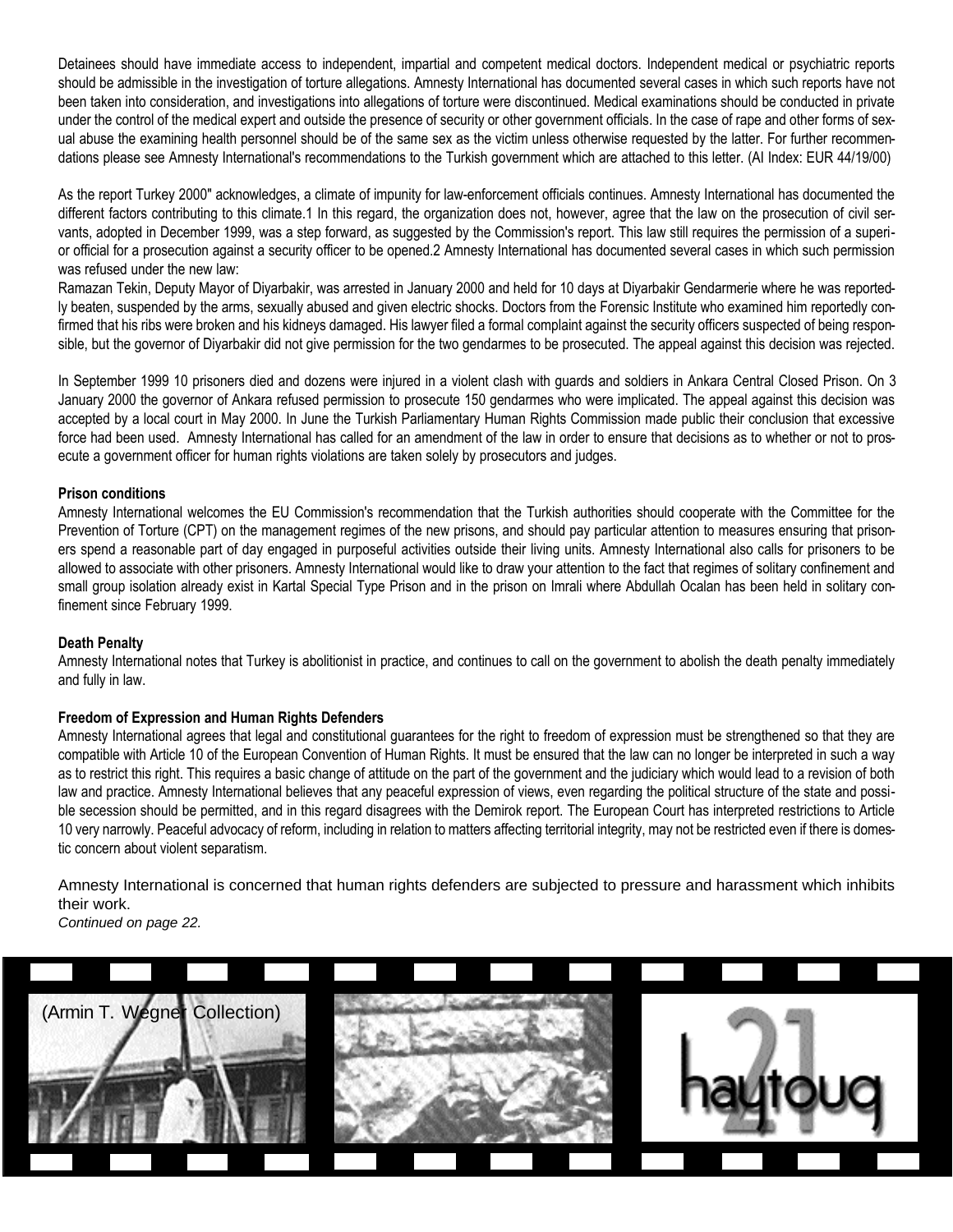#### **Open Letter***(continued from page 20.)*

This includes the closure of branches of human rights organizations (the Mazlum Der branch in Malatya has remained closed since 1999). Amnesty International has asked the Turkish government to reopen these offices and refrain from further arbitrary closures and prosecutions of human rights defenders for their peaceful activities. Also, effective action should be taken to ensure all public servants, including the security forces, recognize the legitimacy of the work of human rights defenders and abstain from making unsubstantiated allegations against them. Statements of this nature must be publicly countered, and appropriate measures applied against those responsible.

#### **Fair Trials**

The Commission's report recommends that the State Security Courts need to be brought further into line with standards existing in the EU, and that the efficiency of the judicial system must be strengthened. However, the report does not mention the independence of the judiciary. In this regard, Amnesty International welcomes the recommendation in the Demirok report for a constitutional change so that all judicial appointments are made by an independent body, rather than the executive. Amnesty International recommends that this measure should be implemented as soon as possible.

In addition to this, Amnesty International calls for immediate measures to ensure compliance with international standards for fair trials. Pre-trial rights for all suspects should include the right of immediate access to a lawyer and being brought promptly before a judge; incommunicado detention should not be allowed under any circumstances, particularly as it often facilitates the use of torture. All suspects should have the right to a trial within reasonable time and the right to adequate time and facilities to prepare a defence. Any evidence elicited as a result of torture or ill-treatment should be excluded at trial. Also, the Turkish government needs to ensure that all defendants are tried before a competent, independent and impartial tribunal.

Turkey made a commitment in 1988 to establish Children's Courts in all provinces by 1998. Yet, to date, there are only six Children's Courts in four provinces, none of them in the east of the country. Also, the Turkish Law on Children's Courts defines children only as those under age of 15, instead of those under 18 which is the usual age of adulthood in international standards relating to juvenile justice. In Turkey, children between 15 and 18 years can be tried by ordinary courts. Children charged with offences under the jurisdiction of the State Security Courts and Military Courts are excluded from the right to be tried before a Children's Court. Amnesty International is concerned that children in this situation have very limited rights to a fair trial. Law and practice in Turkey must be brought in line with international standards.

Amnesty International calls upon the member governments of the EU and the EU institutions to address Amnesty International's concerns and recommendations in their dealings with Turkey, and to use their influence for a speedy, comprehensive and effective improvement in the human rights situation in Turkey, in line with international standards set by the Council of Europe and the United Nations.

Yours sincerely

Pierre Sane Secretary General

*\*Taken from Amnesty International Web Site.*

### **Visit the Amnesty International Web Site www.amnesty.org**

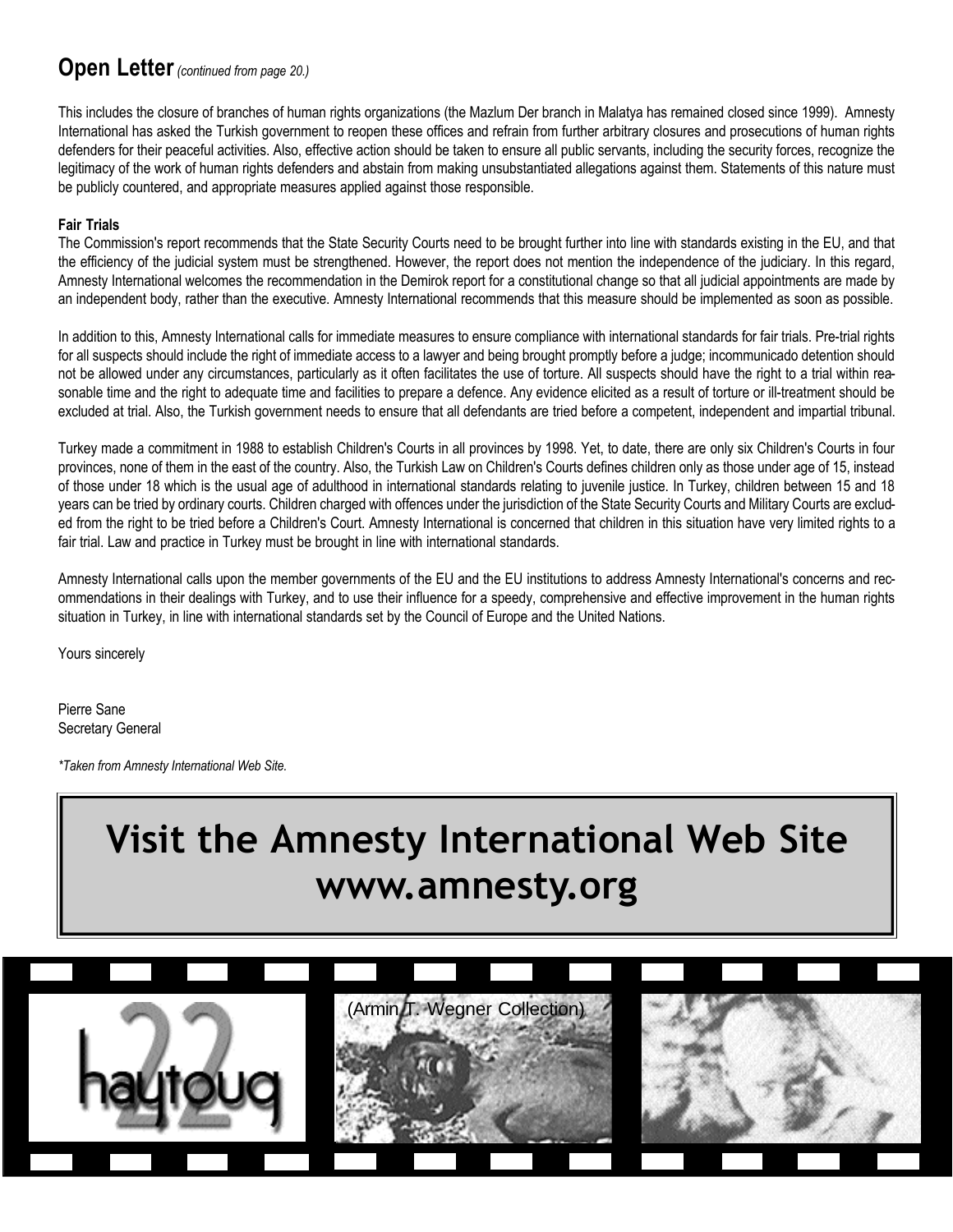